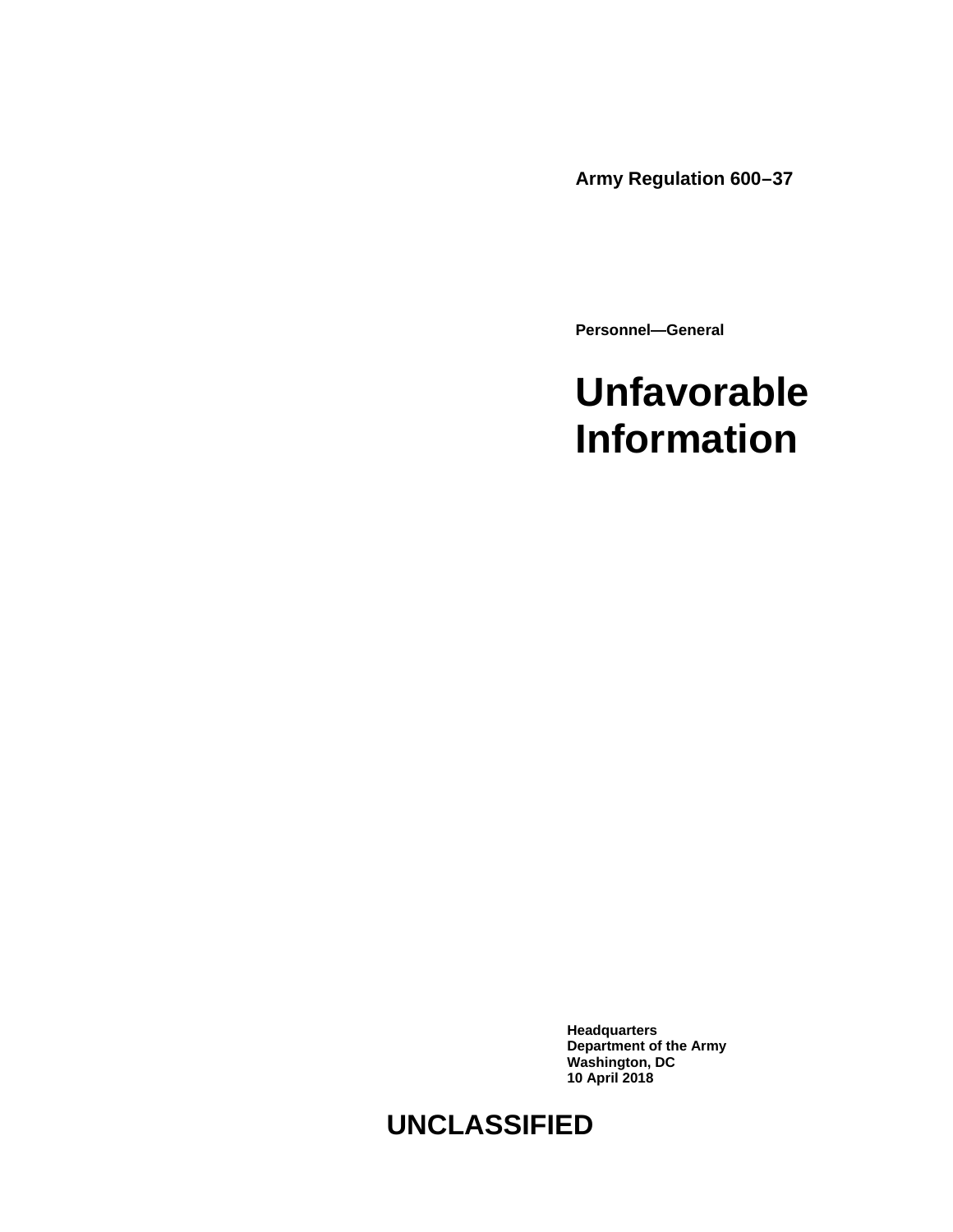# *SUMMARY of CHANGE*

AR 600–37 Unfavorable Information

This major revision, dated 10 April 2018—

- o Introduces the use of the Army Military Human Resource Record [\(para 1–1\)](#page-4-0).
- o Adds responsibilities for the Deputy Assistant Secretary of the Army (Manpower & Reserve Affairs) [\(para 2–2\)](#page-4-1).
- o Adds responsibilities for the Department of the Army Suitability Evaluation Board [\(para 2–2\)](#page-4-1).
- o Supersedes Army Directive 2014–29, Inclusion and Command Review of Information on Sex-Related Offenses in the Army Military Human Resource Record [\(chap 3\)](#page-6-0).
- o Introduces Army Military Human Resource Record filing guidance for sex-related offenses [\(para 3–4\)](#page-7-0).
- o Updates the process for resolving unfavorable information in counterintelligence and personnel security files [\(para](#page-10-0)  [4–4\)](#page-10-0).
- o Updates the process for disposition of information in law enforcement files [\(para 5–2\)](#page-11-0).
- o Introduces Organization and Procedures of the Department of the Army Suitability Evaluation Board [\(chap 6\)](#page-12-0).
- o Introduces appeals standards and guidance [\(chap 7\)](#page-14-0).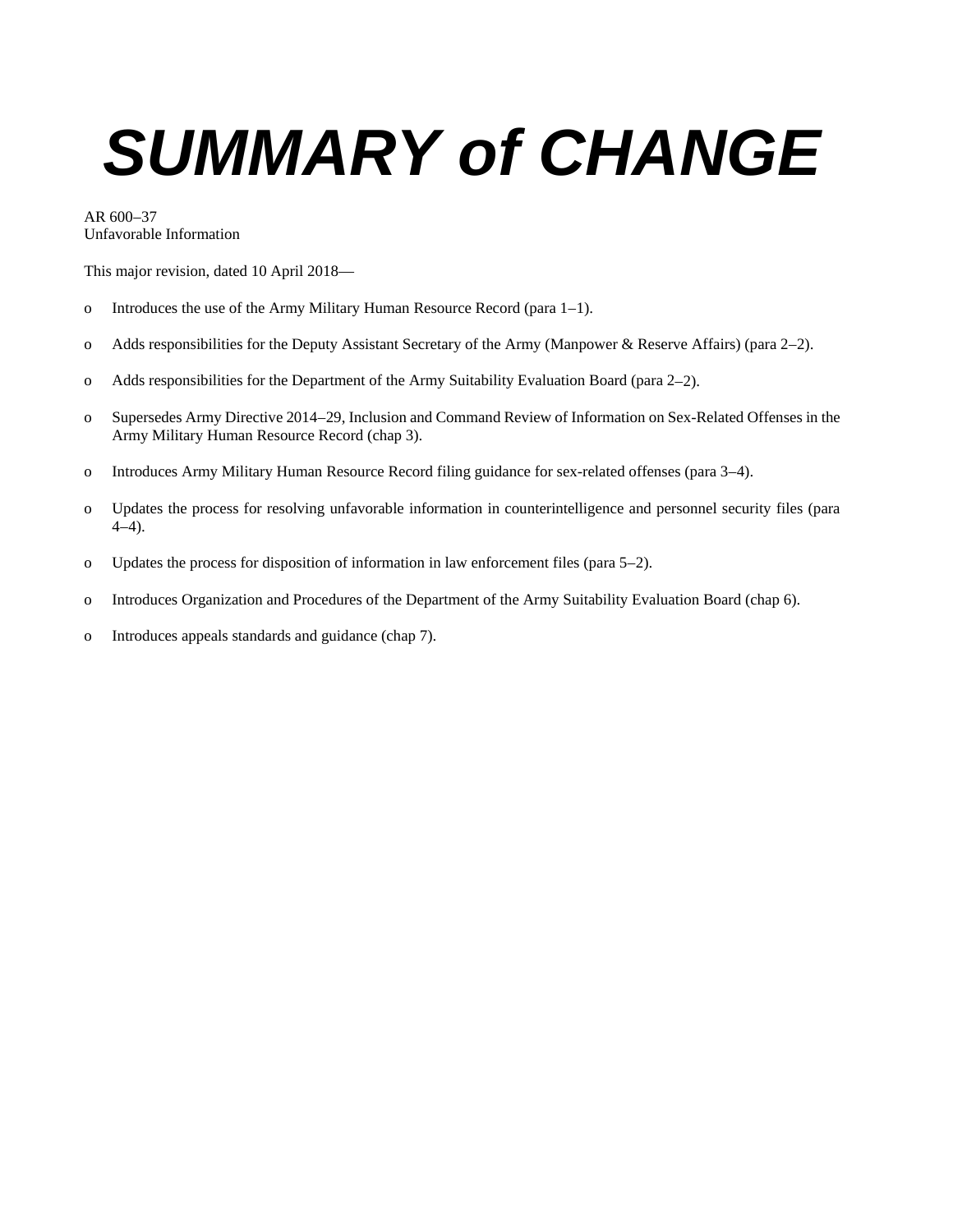**Headquarters Department of the Army Washington, DC 10 April 2018 Effective 10 May 2018**

## **\*Army Regulation 600–37**

#### **Personnel—General**

## **Unfavorable Information**

By Order of the Secretary of the Army:

**MARK A. MILLEY** General, United States Army Chief of Staff

Official:

**GERALD B. O'KEEFE** Administrative Assistant to the Secretary of the Army

**History.** This publication is a major revision.

**Summary.** This regulation implements policies regarding unfavorable information considered for inclusion in official personnel files.

**Applicability.** This regulation applies to the Regular Army, the Army National Guard/Army National Guard of the United

States and the U.S. Army Reserve, unless otherwise stated.

**Proponent and exception authority.** The proponent of this regulation is the Deputy Chief of Staff, G–1. The proponent has the authority to approve exceptions or waivers to this regulation that are consistent with controlling law and regulations. The proponent may delegate this approval authority, in writing, to a division chief within the proponent agency or its direct reporting unit or field operating agency, in the grade of colonel or the civilian equivalent. Activities may request a waiver to this regulation by providing justification that includes a full analysis of the expected benefits and must include a formal review by the activity's senior legal officer. All waiver requests will be endorsed by the commander or senior leader of the requesting activity and forwarded through their higher headquarters to the policy proponent. Refer to AR 25–30 for specific guidance.

**Army internal control process.** This regulation contains internal control provisions in accordance with AR 11–2 and identifies key internal controls that must be evaluated (se[e appendix](#page-21-0) B).

**Supplementation.** Supplementation of this regulation is prohibited without prior approval from the Deputy Chief of Staff, G–1 (DAPE–MPS), 300 Army Pentagon, Washington DC 20310–0300.

**Suggested improvements.** Users are invited to send comments and suggested improvements on DA Form 2028 (Recommended Changes to Publications and Blank Forms) direct to the Deputy Chief of Staff, G–1 (DAPE–MPS), 300 Army Pentagon, Washington DC 20310–0300.

**Distribution.** This publication is available in electronic media only and is intended for the Regular Army, the Army National Guard/Army National Guard of the United States, and the U.S. Army Reserve.

**Contents** (Listed by paragraph and page number)

#### **Chapter 1**

**Introduction,** *page [1](#page-4-2)* Purpose • 1–1, *page [1](#page-4-0)* References • 1–2, *page [1](#page-4-3)* Explanation of abbreviations and terms • 1–3, *page [1](#page-4-4)* Responsibilities • 1–4, *page [1](#page-4-5)* Objectives • 1–5, *page [1](#page-4-6)*

#### **Chapter 2**

**Responsibilities,** *page [1](#page-4-7)* Headquarters, Department of the Army Principal Officials • 2–1, *page [1](#page-4-8)* Assistant Secretary of the Army (Manpower and Reserve Affairs) • 2–2, *page [1](#page-4-1)* Deputy Chief of Staff, G–1 • 2–3, *page [2](#page-5-0)* Deputy Chief of Staff, G–2 • 2–4, *page [2](#page-5-1)* Commanders, Army commands, Army service component commands, direct reporting units, and other commanders • 2–5, *page [2](#page-5-2)*

**Chapter 3 Unfavorable Information in Army Military Human Resources Record,** *page [3](#page-6-0)* General • 3–1, *page [3](#page-6-1)*

\*This regulation supersedes AR 600–37, 20 January 1987 and Army Directive 2014-29, 09 December 2014. AR 600–37 • 10 April 2018

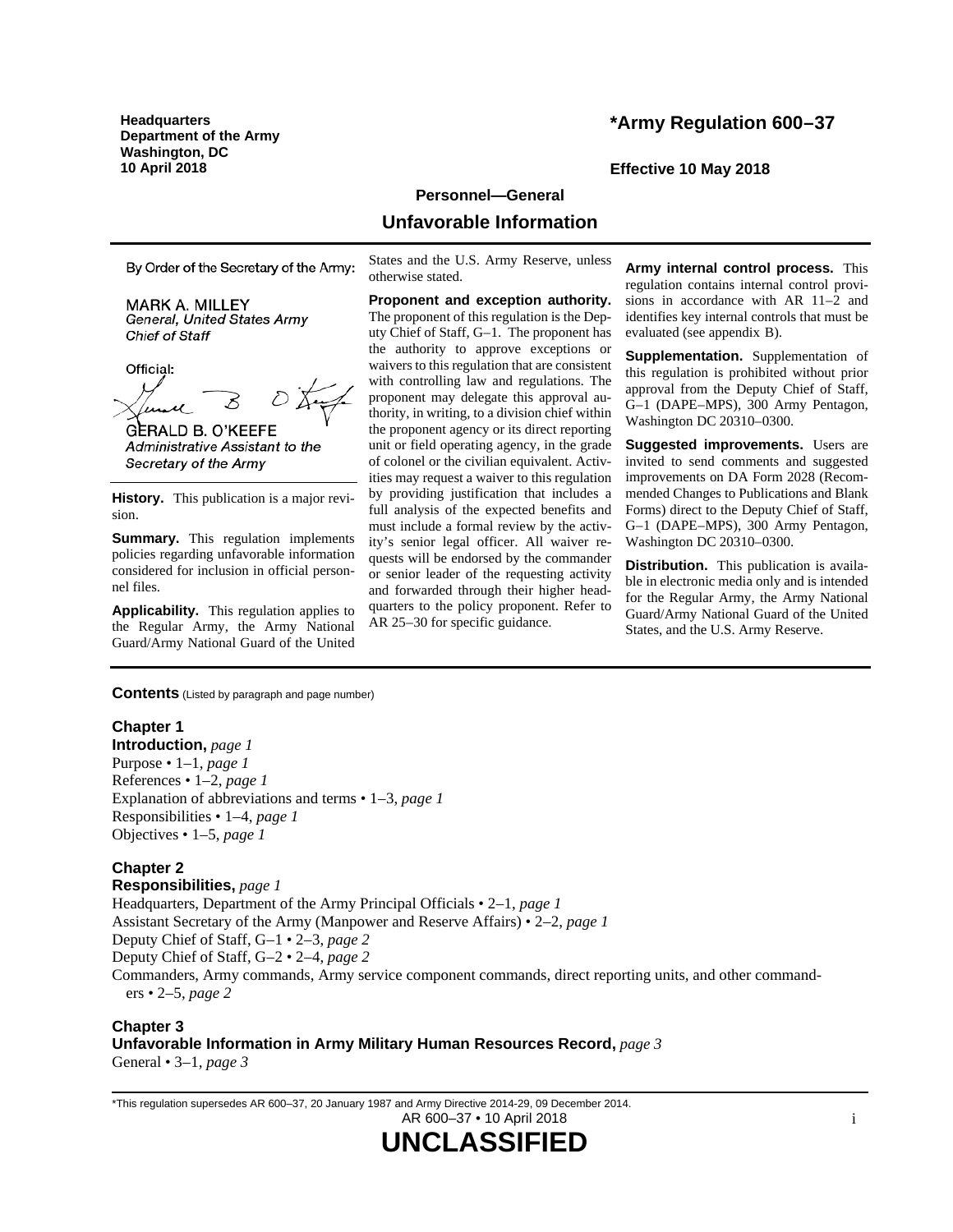Policies • 3–2, *page [3](#page-6-2)*

Filing of information exempt from the referral procedure • 3–3, *page [3](#page-6-3)* Filing of Information on sex-related offenses • 3–4, *page [4](#page-7-0)* Filing of non-punitive administrative memorandums of reprimand, admonition, or censure • 3–5, *page [5](#page-8-0)* Anonymous communications • 3–6, *page [6](#page-9-0)* Referral of information • 3–7, *page [6](#page-9-1)*

## **Chapter 4**

## **Unfavorable Information in Counterintelligence and Investigative Files,** *page [7](#page-10-1)*

General • 4–1, *page [7](#page-10-2)* Security clearance • 4–2, *page [7](#page-10-3)* Resolution of unfavorable information in counterintelligence and investigative files • 4–3, *page [7](#page-10-4)* Use of counterintelligence and investigative files in personnel actions • 4–4, *page [7](#page-10-0)*

## **Chapter 5**

## **Unfavorable Information in Army Law Enforcement Files,** *page [8](#page-11-1)*

Authorities for filing and using unfavorable information • 5–1, *page [8](#page-11-2)* Disposition of information in law enforcement files • 5–2, *page [8](#page-11-0)* Access to law enforcement investigative files • 5–3, *page [8](#page-11-3)*

## **Chapter 6**

## **Organization and Procedures of the Department of the Army Suitability Evaluation Board,** *page [9](#page-12-0)*

Board membership and voting procedures • 6–1, *page [9](#page-12-1)* Department of the Army Suitability Evaluation Board Filing Determinations • 6–2, *page [9](#page-12-2)* Department of the Army Suitability Evaluation Board process • 6–3, *page [9](#page-12-3)*

## **Chapter 7**

**Appeals,** *page [11](#page-14-0)* Appeal authority • 7–1, *page [11](#page-14-1)* Policies and Standards • 7–2, *page [11](#page-14-2)* Processing appeals–Army Military Human Resource Record • 7–3, *page [12](#page-15-0)* Processing appeals–locally filed • 7–4, *page [13](#page-16-0)* Amendment rights • 7–5, *page [13](#page-16-1)* Appeal review priorities • 7–6, *page [13](#page-16-2)* Correction of military records – Army Board for Correction of Military Records • 7–7, *page [14](#page-17-0)*

## **Appendixes**

- **A.** References, *page [15](#page-18-0)*
- **B.** Internal Control Evaluation, *page [18](#page-21-0)*

## **Glossary**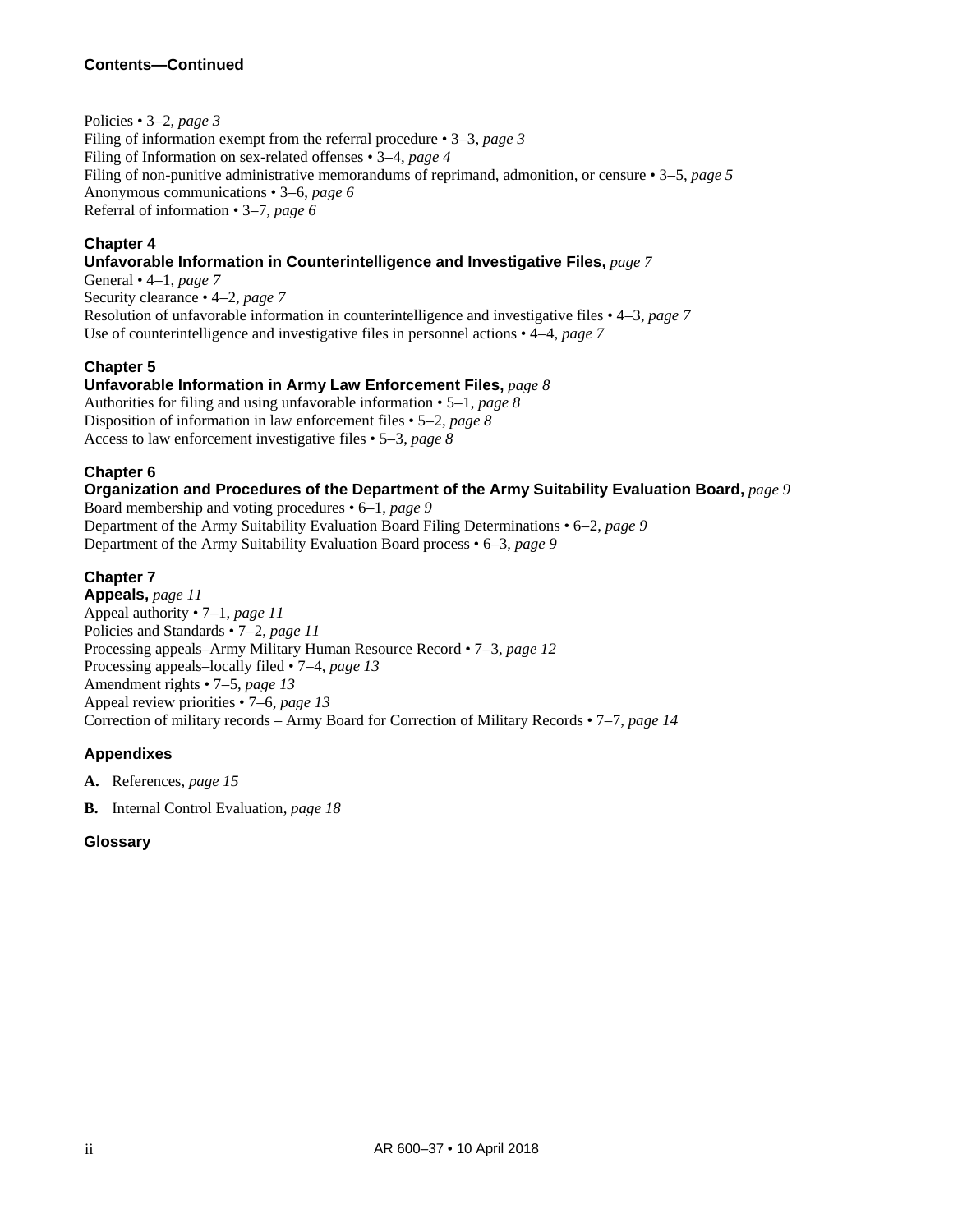## <span id="page-4-2"></span>**Chapter 1 Introduction**

#### <span id="page-4-0"></span>**1–1. Purpose**

This regulation sets forth policies and procedures to ensure the best interests of both the Army and Soldiers are served by authorizing unfavorable information to be placed in, transferred within, or removed from an individual's Army Military Human Resource Record (AMHRR).

#### <span id="page-4-3"></span>**1–2. References**

<span id="page-4-4"></span>See [appendix A.](#page-18-0)

#### **1–3. Explanation of abbreviations and terms**

<span id="page-4-5"></span>See [glossary.](#page-22-0)

#### **1–4. Responsibilities**

<span id="page-4-6"></span>See [chapter 2.](#page-4-7)

#### **1–5. Objectives**

Objectives of this regulation are to—

*a.* Apply fair and just standards to all Soldiers.

*b.* Protect the rights of individual Soldiers, and at the same time, permit the Army to consider all available relevant information when choosing Soldiers for positions of significant trust and authority (POSTA) or positions or appointments screened for suitability (PASS) in accordance with Secretary of the Army (SecArmy) Memorandum, dated 12 February 2014*.* 

*c.* Prevent adverse personnel actions based on unsubstantiated derogatory information, irrelevant or untimely information, or mistaken identity.

*d.* Provide a means of correcting injustices if they occur.

*e.* Ensure that Soldiers of poor moral character are not continued in the Army or selected for POSTA or PASS.

## <span id="page-4-7"></span>**Chapter 2 Responsibilities**

#### <span id="page-4-8"></span>**2–1. Headquarters, Department of the Army Principal Officials**

HQDA Principal Officials will—

*a.* Ensure continuous screening of official records for suitability information, and refer unresolvable cases to the Department of the Army Suitability Evaluation Board (DASEB).

*b.* Take necessary action(s) for carrying out the DASEB or Deputy Assistant Secretary of the Army (Review Boards) (DASA (RB)) decisions on cases that have been reviewed or referred to them by higher authority.

#### <span id="page-4-1"></span>**2–2. Assistant Secretary of the Army (Manpower and Reserve Affairs)**

The ASA (M&RA) will—

*a.* Oversee administration of the DASEB (a continuing board within the Army Review Boards Agency (ARBA)) as the initial appeal authority for unfavorable information entered in the AMHRR under this regulation.

*b.* Ensure the DASA (RB)—

<span id="page-4-9"></span>(1) Monitors DASEB membership and appoints a president, as required.

(2) Prescribes policies governing operations of the DASEB.

(3) Approves, disapproves, or refers to higher authority for proper action(s) on all adverse DASEB determinations concerning the filing of unfavorable information in a Soldier's AMHRR.

(4) Directs actions on all other DASEB determinations as deemed proper (ensuring compliance with [chap](#page-12-0) 6).

(5) Monitors and oversees all DASEB activities not otherwise prescribed.

(6) Delegates authority for responsibilities in [paragraphs](#page-4-9) 2–2*b*(1) through (5) to the Director, Military Review Board, as appropriate.

*c.* Also, on behalf of the ASA (M&RA), DASEB will—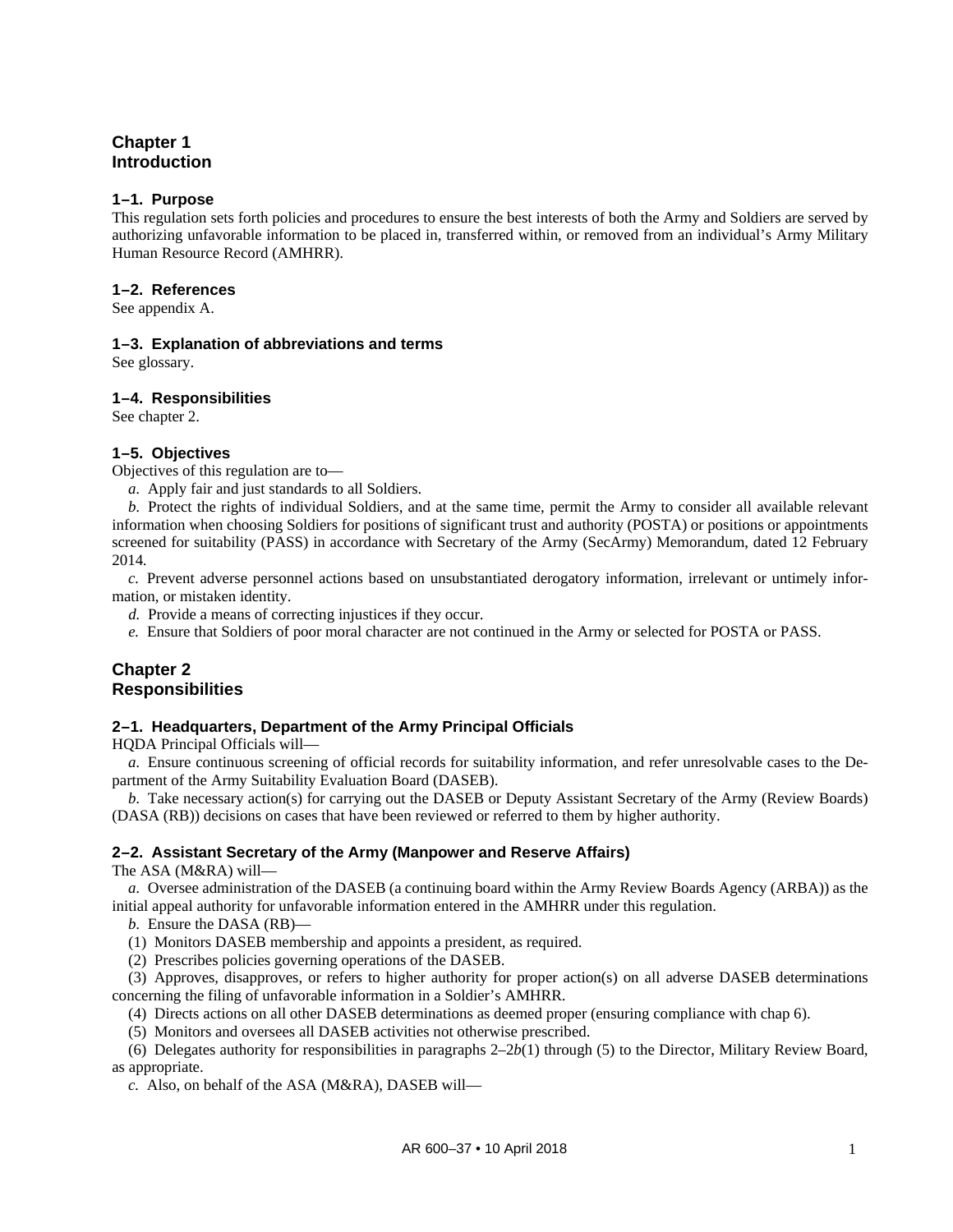(1) Determine whether unfavorable information should be filed in the performance portion of the AMHRR when cases or actions are referred. The DASEB may also recommend potential separation or elimination action(s) to the U.S. Army Human Resources Command (HRC).

(2) Recommend the filing of unfavorable information to the DASA (RB). The DASEB will not recommend filing of unfavorable information that has not been referred to the recipient, even if such filing would be otherwise permissible under this regulation.

(3) Review and evaluate evidence presented to support appeals for removing or transferring unfavorable information from the performance portion of the AMHRR.

(4) Revise, alter, or remove unfavorable information covered by this regulation from the AMHRR that is determined upon appeal to be untrue or unjust, in whole or in part (se[e chap](#page-14-0) 7).

(5) Transfer those administrative memorandums of reprimand, admonition, or censure that are determined upon appeal to have served their intended purpose from the performance to the restricted portion of the AMHRR, when such transfer would be in the best interest of the Army. Transfer of such memorandums is subject to stipulations noted in paragraphs 7–2*d*(3).

(6) Transfer records of non-judicial punishment (proceedings pursuant to Article 15, Uniform Code of Military Justice (UCMJ, Art. 15)) that are determined upon appeal to have served their intended purpose from the performance to the restricted portion of the AMHRR, when such transfer would be in the best interest of the Army. Transfer of such records is subject to stipulations noted in paragraph 7–2*d*(3).

## <span id="page-5-0"></span>**2–3. Deputy Chief of Staff, G–1**

The DCS, G–1 will establish policy pertaining to—

*a.* The filing of unfavorable information in the AMHRR (see [chap](#page-6-0) 3).

*b.* Removing information under appeal procedures in [chapter](#page-14-0) 7.

*c.* Transferring information from the performance portion of a Soldier's AMHRR to the restricted portion of the AMHRR (listed under appeal procedures in [chap](#page-14-0) 7).

<span id="page-5-5"></span>*d.* Ensuring that the Commanding General, HRC initiates flagging actions under AR 600–8–2, pending a final decision on the proposed filing of unfavorable information in a Soldier's AMHRR.

#### <span id="page-5-1"></span>**2–4. Deputy Chief of Staff, G–2**

The DCS, G–2 will—

*a.* Ensure the U.S. Army Intelligence and Security Command (INSCOM) provides assistance to the DASEB by making necessary records available, as required.

*b.* Set forth procedures to release information from counterintelligence and personnel security records to commanders and the DASEB, as required.

#### <span id="page-5-2"></span>**2–5. Commanders, Army commands, Army service component commands, direct reporting units, and other commanders**

Commanders, ACOMs, ASCCs, DRUs, and other commanders will—

*a.* Ensure that subordinate commanders are properly informed, and take appropriate action(s) with reference to unfavorable information concerning members of their commands (prescribed in chaps [3](#page-6-0) and [5\)](#page-11-1).

*b.* Refer cases to the DASEB, when, because of unusual circumstances or complexities, unfavorable information of a serious nature concerning members or former members of their commands cannot properly be acted upon in accordance with their authority.

<span id="page-5-3"></span>*c.* Commanders of law enforcement and Army intelligence agencies responsible for maintaining law enforcement and counterintelligence records may release such records as specified in this regulation, and those outlined in AR 20–1, AR 40–66, AR 40–400, AR 190–45, and AR 381–45.

<span id="page-5-4"></span>*d.* Law enforcement agencies will (in accordance with AR 190–45, AR 195–2, and [chap](#page-11-1) 5 of this regulation)—

(1) Advise the DASEB (or other proper HQDA adjudicating agencies) upon request, when unfavorable information is provided for criminal justice action on an individual.

(2) Provide file copies (or extracts thereof) to these requestors, as appropriate.

(3) Ensure that the decisions of adjudicating agencies, relative to information provided, are attached to the file report.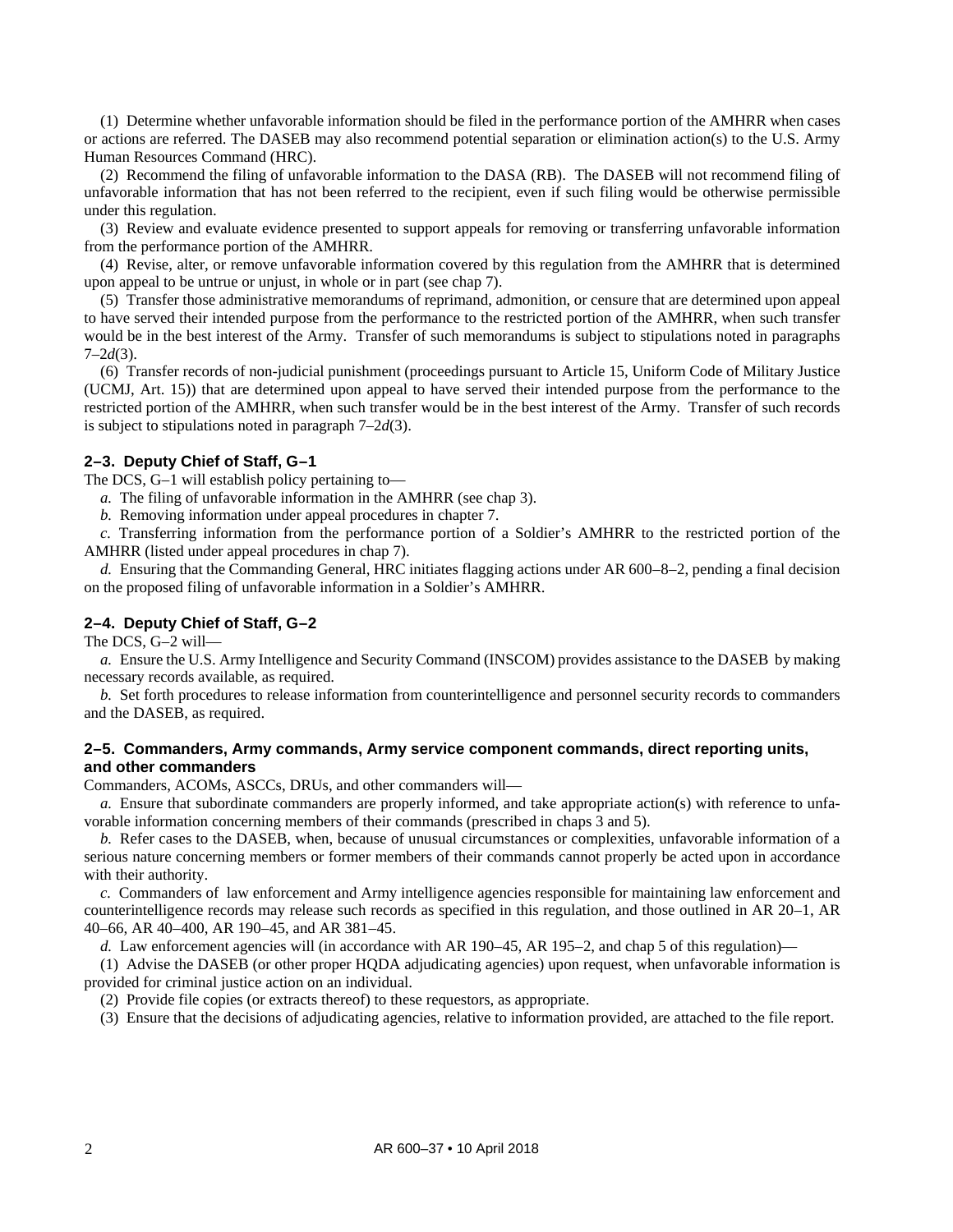## <span id="page-6-0"></span>**Chapter 3 Unfavorable Information in Army Military Human Resources Record**

## <span id="page-6-1"></span>**3–1. General**

Personnel management decisions will be based on the following:

*a.* Review of a Soldier's AMHRR when selecting Soldiers for POSTA or PASS.

*b.* The knowledge and best judgment of the commander, board (based on direction given in the applicable memorandum of instruction), or other responsible authority. Both favorable and unfavorable information regarding the Soldier will be considered.

## <span id="page-6-2"></span>**3–2. Policies**

*a.* Except as indicated in [paragraph](#page-6-3) 3–3, unfavorable information will not be filed in the AMHRR unless the recipient has been given:

(1) The opportunity to review the documentation that serves as the basis for the proposed filing—

*(a)* The documentation will be reviewed by the release authority prior to forwarding to the recipient to ensure personally identifying information and other sensitive information, such as social security numbers and home addresses, has been redacted.

*(b)* Redactions should be minimal; however, to ensure the recipient is afforded full due process rights in providing a meaningful rebuttal.

*(c)* The privileged and confidential nature of information in inspector general (IG) records requires special attention. Provisions for requesting access and use of IG reports are addressed in AR 20–1.

(2) A reasonable amount of time to make a written statement in response—

*(a)* This statement may include evidence that rebuts, explains, or mitigates the unfavorable information (see [para](#page-9-1) 3–7).

*(b)* The recipient may also elect to decline, in writing, the opportunity to provide a written response.

*b.* The issuing authority should fully affirm and document unfavorable information to be considered for inclusion in the AMHRR.

<span id="page-6-4"></span>*c.* Unfavorable information filed in the AMHRR must meet Title 5, United States Code, Chapter 552a (5 USC 552a), standards of accuracy, relevance, timeliness, and completeness. Access to the AMHRR is governed by AR 600–8–104.

*d.* Unfavorable information filed in the AMHRR that indicates sub-standard leadership ability, and a lack of promotion potential, morals, and integrity must be identified early, and shown in those permanent official personnel records that are available to personnel managers and selection board members for use in making POSTA or PASS personnel decisions. Other unfavorable character traits of a permanent nature should be similarly recorded.

*e.* Unfavorable information that has been directed for filing in the restricted portion of the AMHRR may be considered for making determinations under this regulation.

*f.* Information reflecting a Soldier's refusal to consent to a polygraph examination will not be recorded in the AMHRR.

#### <span id="page-6-3"></span>**3–3. Filing of information exempt from the referral procedure**

The following information may be filed in the performance portion of the AMHRR without further referral to the recipient: *a. Records.* Records of Courts-Martial and Court-Martial Orders and records of proceedings pursuant to UCMJ, Art. 15 (see AR 600–8–104).

*b. Proceedings of boards of officers.* It must be clear the recipient has been given the opportunity to present evidence and cross-examine witnesses on his or her own behalf.

*c. Completed criminal investigative reports.* These include criminal reports (or authenticated extracts) that have resulted in adverse administrative or disciplinary action against the person concerned. The investigative report will be referenced when it is not practical to include the entire report (or an extract).

*d. Certified judgments of civilian convictions (to include the record of arrest) or extracts thereof; authenticated civilian authorities may be included in the Army Military Human Resource Record.* The certified judgment of conviction may include the record of arrest. Records consisting solely of minor traffic violations (as outlined in AR 190–45) are not to be filed in the AMHRR.

<span id="page-6-5"></span>*e. Officer and enlisted evaluation reports.* Administrative processing and the appeal of evaluation instruments are governed by AR 623–3.

*f. General.* Other unfavorable information of which the recipient had prior official knowledge and an adequate opportunity to refute (as prescribed b[y para](#page-9-1) 3–7).

*Note*. The notation "AR 600–37 complied with" will be entered below the filing authority on unfavorable information.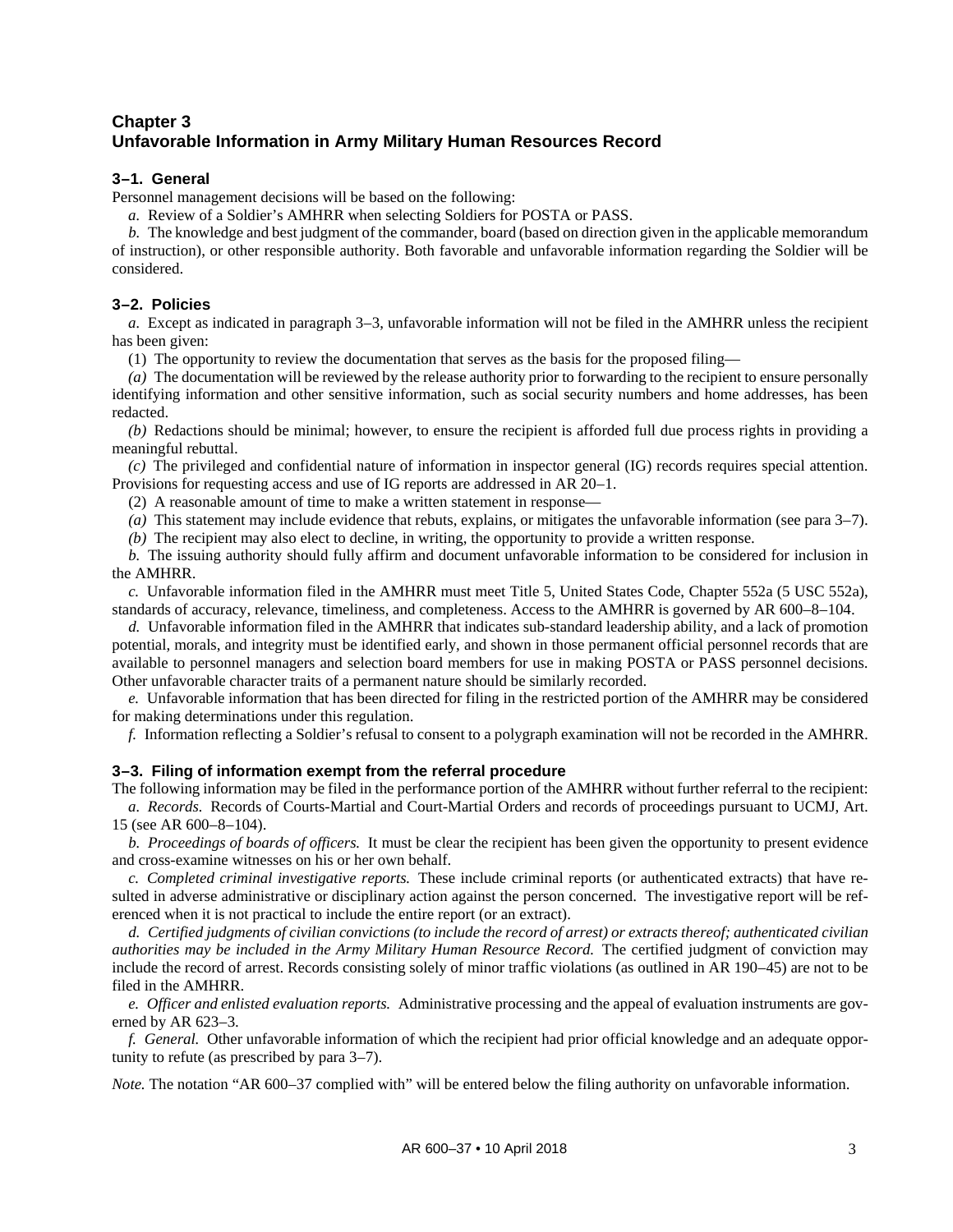#### <span id="page-7-0"></span>**3–4. Filing of Information on sex-related offenses**

*a. Filing in the Army Military Human Resource Record.* Commanders will ensure that a Soldier's performance-disciplinary folder is annotated when a court-martial conviction, non-judicial punishment, or punitive administrative action for a sex-related offense is received. Punitive administrative action means any adverse administrative action initiated as a result of the sex-related offenses identified below and includes, but is not limited to, memorandums of reprimand, admonishment, or censure from all levels of command.

*b.* This requirement applies to Soldiers in all components, regardless of grade. Commanders do not have the authority to designate any of these documents be filed in the restricted folder of the AMHRR or locally (see [para](#page-8-0) 3–5).

<span id="page-7-1"></span>(1) Sex-related offenses include a violation of the following sections of 10 USC and equivalent articles of the UCMJ:

*(a)* Section 920 – Art. 120: Rape and sexual assault. This includes rape, sexual assault, aggravated sexual contact and proof of threat.

*(b)* Section 920a – Art. 120a: Stalking.

*(c)* Section 920b – Art. 120b: Rape and sexual assault of a child. This includes rape, sexual assault, sexual abuse of a child and proof of threat.

*(d)* Section 920c – Art. 120c: Other sexual misconduct. This includes indecent viewing, visual recording, or broadcasting.

*(e)* Section 925 – Art. 125; Forcible sodomy; bestiality.

*(f)* Section 880 – Art. 80: Attempt (to commit any of the offenses listed in this paragraph).

<span id="page-7-3"></span>*c.* If an action is taken against a Soldier resulting in an Army Law Enforcement Report in a civilian court, the disposition will be recorded on a DA Form 4833 (Commander's Report of Disciplinary or Administrative Action) in accordance with AR 190–45. Any possible action(s) taken against a Soldier may include military action, civilian action, or both.

(1) The appropriate Army Criminal Investigation Division (CID) office will enter the law enforcement report into CID's reporting system (The Army and state requirements to register as a sex offender contributes to this reporting, if applicable).

(2) Cases where an Army Law Enforcement Report does not exist for a conviction in civilian court. Once the Army is made aware of the incident/conviction (that is, sexual offense), the appropriate CID office will generate a DA Form 4833, and enter the report into CID's reporting system (The Army and state requirements to register as a sex offender contributes to this reporting, if applicable).

<span id="page-7-2"></span>(3) Records of civil convictions for sexual offenses separate from military action/reports must be recorded in the National Crime Information Center in accordance with AR 195–5 and accessible by all agencies performing a criminal justice junction.

*d. Due process guarantee.* Unless exempt from referral (see [para](#page-6-3) 3–3), the Soldier will be given notice of the requirement to file the information in the AMHRR, and will be given the opportunity to respond before adverse administrative action is included in the Soldier's performance-disciplinary folder. The Soldier's response will be filed with the adverse administrative action.

*e. Mandatory filing in the performance folder.* Documents will be filed in the performance-disciplinary folder of the AMHRR.

*f. Processing sex-related offenses.*

(1) Commanders will coordinate with his or her advising Judge Advocate, who will coordinate with the Office of the Judge Advocate General (OTJAG)–Criminal Law Branch to ensure the offense meets the criteria for a sex-related offense (as stated above i[n para](#page-7-1) 3–4*b*(1)).

*Note.* Offenses determined not to meet the criteria as a sex-related offense will be returned to the unit for processing in accordance with AR 600–8–104.

(2) OTJAG will forward validated offenses by memorandum to: Commander, Army Human Resources Command (AHRC–PLB) (G3), 1600 Spearhead Division Avenue, Fort Knox, KY 40122–5120, or encrypted email to [usarmy.knox.hrc.mbx.g3-plans@mail.mil](mailto:usarmy.knox.hrc.mbx.g3-plans@mail.mil) with subject line "Documented Sex-Related Offense for (Rank/Full Name). Memorandum must include Soldier's full name, last four of social security number, grade, servicing Judge Advocate, and OTJAG validation. Packets must include supporting documents for the offense (Article 15/General Officer Memorandum of Reprimand (GOMOR), Court-Martial Conviction) for filing in the AMHRR.

(3) HRC–G3 will forward the memorandum and supporting documents to the appropriate records custodian, as defined in AR 600–8–104, for web uploading to the AMHRR in interactive Personnel Electronic Records Management System.

*g. Coding record.* The Commander, HRC, will designate and implement an appropriate assignment consideration code (ASCO) for use on Soldiers' record briefs to identify those Soldiers with a court-martial conviction, non-judicial punishment, or punitive administrative action for a sex-related offense. U.S. Army Reserve Command and The Adjutant General for state/territory National Guard will enter the ASCO for Soldiers in their component (Reserve Command Management System - Reserve and/or Standard Installation/Division Personnel System).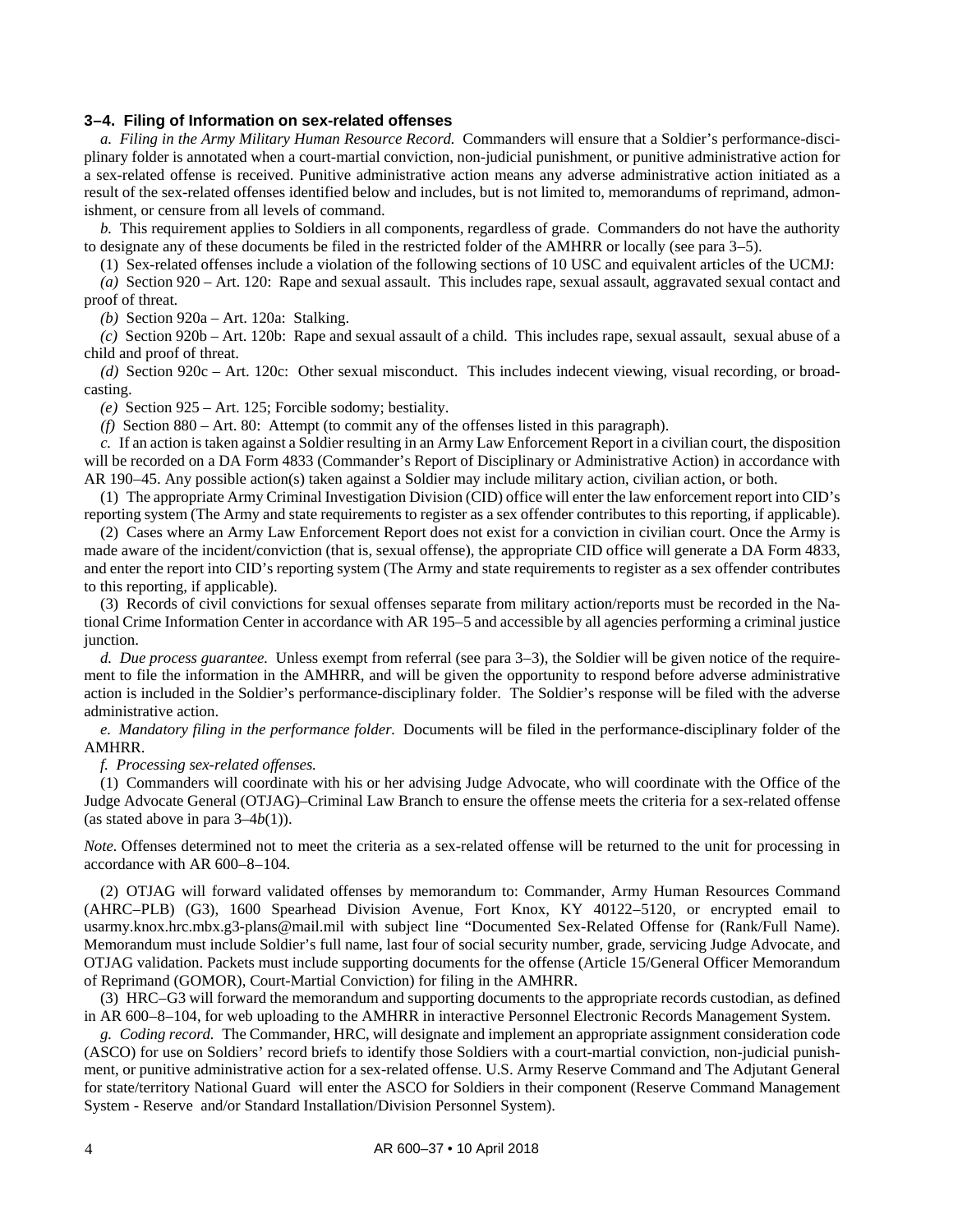*h. Command review.* Lieutenant colonel-level commanders, or higher authority, will review the history of sex-related offenses documented in the AMHRR for any Soldier permanently assigned to their unit. Commanders will screen the record brief of current and incoming Soldiers for the ASCO indicating that the Soldier has received a court-martial conviction, non-judicial punishment, or punitive administrative action for the sex-related offense. The purpose of this review is to ensure that commanders are aware of the history of sex-related offenses of Soldiers within their organizations.

*i. Appeal of filing.* A Soldier may appeal the placement of the information in their AMHRR to the Army Board for Correction of Military Records (ABCMR).

#### <span id="page-8-0"></span>**3–5. Filing of non-punitive administrative memorandums of reprimand, admonition, or censure**

*a. Authority for filing in the Army Military Human Resource Record.*

(1) Authority to issue and direct the filing of a GOMOR, admonition, and/or censure in the AMHRR (after referral to the person concerned pursuant to [para](#page-9-1) 3–7) of enlisted personnel is restricted to the first general officer (GO) in the chain of command, school commandants, or any GO (to include those frocked to the rank of brigadier general). Immediate supervisors of enlisted personnel also have authority to issue memorandums of reprimand, but only if serving in one of the capacities listed above.

*Note.* Commanders only have two filing options: filing in the performance portion of the AMHRR or local filing. Commanders do not have the option to file non-punitive memoranda in the restricted portion of the AMHRR. If local filing is intended, the memorandum does not need to be referred to a higher authority for review.

(2) Authority to issue and direct the filing of such memorandums in an officer's AMHRR is restricted to—

*(a)* The recipient's immediate commander or a higher level commander in the chain of command (if such commander is senior in grade or date of rank to the recipient).

*(b)* The designated rater, intermediate rater, or senior rater, under the officer evaluation reporting system (see AR 623–3).

*(c)* The GO (to include one frocked to the rank of brigadier general) who is senior to the recipient, or an officer who exercises general court-martial jurisdiction over the recipient. The GO must be in the same military status as the recipient receiving the GOMOR (for example, 10 USC or 32 USC).

(3) Statements furnished by the recipient following referral will be attached to the memorandum for filing in the AMHRR (see [para](#page-9-1) 3–7).

*b. Filing in Army Military Human Resource Records.* A memorandum, regardless of the issuing authority, may be filed in the AMHRR, and managed by HRC or the proper State Adjutant General (for Army National Guard personnel) only upon the order of a GO (to include one frocked to the rank of brigadier general) in the same military status as the recipient receiving the GOMOR (for example, 10 USC or 32 USC). The GO must be senior to the recipient, or given direction from an officer having general court-martial jurisdiction over the individual. Memorandums filed in the AMHRR will be filed in the performance folder. Directions for filing in the AMHRR will be contained in an endorsement or addendum to the memorandum.

*c. A memorandum containing unfavorable information, to be included in a Soldier's Army Military Human Resource Record will*—

(1) Be referred to the recipient concerned for comment (see [para](#page-9-1) 3–7).

*(a)* The referral will include reference to the intended filing of the memorandum.

*(b)* This referral will also include and list applicable portions of investigations, reports, and other documents that serve, in part or in whole, as the basis for the memorandum, provided the recipient was not previously provided an opportunity to respond to information reflected in that documentation.

*(c)* Documents that require the approval from officials or agencies, other than the official issuing the memorandum, will be coordinated with the release authority prior to releasing to the recipient.

*(d)* Statements and other evidence furnished by the recipient will be reviewed and considered by the officer authorized to direct filing in the AMHRR. The statements and evidence, and/or any applicable written correspondence thereof, will be attached as enclosures to the memorandum.

*Note.* This will be done before a final determination is made to file the memorandum. Referral acknowledgment must be included with any unfavorable information directed for filing in the AMHRR (see para 3–7).

*(e)* If the recipient desires to file allied documents with the memorandum, these documents must also be referred to the recipient for comment. This includes statements, previous reprimands, admonitions, or censure. Allied documents must also be specifically referenced in the memorandum or referral document. Care must be exercised to ensure additional unfavorable information is not included in the transmittal documentation, unless it has been properly referred for comment.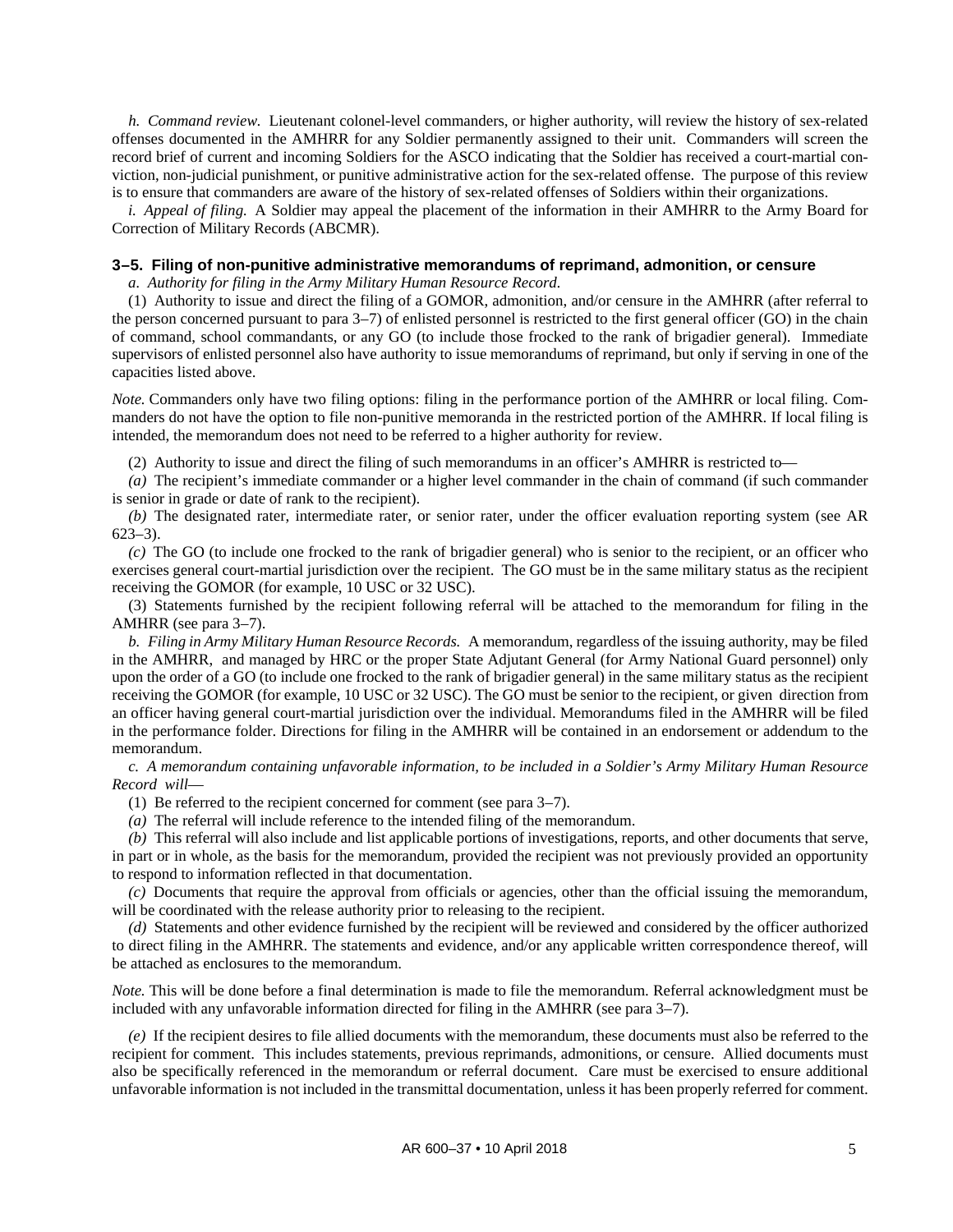(2) Contain a statement that indicates the memorandum has been imposed as an administrative measure, and not as a punishment under UCMJ, Art. 15.

(3) Be signed by (or sent under the cover or signature of) an officer authorized to direct such filing, and in the same military status as the recipient of the GOMOR (for example, 10 USC or 32 USC).

(4) Include a statement indicating the imposing authority's intent for filing. This statement will provide the Soldier direction on how to correct his or her behavior, and will assist the DASEB in its deliberations in the event the Soldier appeals to have the document transferred to the restricted portion of the AMHRR.

(5) Be forwarded for inclusion in the performance portion of the AMHRR, only after considering the circumstances and alternative non-punitive measures. Minor behavior infractions or developmental mistakes will not normally be recorded in a Soldier's AMHRR. Once placed in the AMHRR; however, such information will be permanently filed, unless removed through the appeal process (se[e chap](#page-14-0) 7).

(6) Names of victims and third party social security numbers will be redacted from all documents prior to filing locally or in the AMHRR.

*d. Decisions against filing memorandums in the Army Military Human Resource Record.* If the GO (or general courtmartial convening authority) elects not to place the memorandum in the AMHRR, the correspondence will be returned to the issuing authority who will advise the recipient of the decision not to file the memorandum in the AMHRR.

*e. Filing memorandums designated for local files.* Local filing may only be filed for up to 18 months, or until reassignment of the recipient to another general court martial jurisdiction, whichever is sooner. Such a letter will state the length of time the letter is to remain in the local file, and provide a point of contact for the Soldier to contact after the expiration date to ensure removal. Both the Soldier and his or her unit are equally responsible for removing the letter from the local file after18 months.

*f. Circumstances affecting the imposition or processing of administrative memorandums of reprimand.*

(1) If/when a Soldier leaves the chain-of-command or supervision after a commander or supervisor has stated, in writing, the intent to impose a reprimand, but before the reprimand has been imposed, the action may be processed to completion by the losing command. In such cases, the losing command must coordinate reprimanding action(s) with the gaining command prior to imposition.

(2) If/when the reprimanding official leaves the chain-of-command or supervision after stating in writing the intent to impose a reprimand, his or her successor may complete appropriate action on the reprimand. In such cases, the successor must be familiar with relevant information about the proposed reprimand.

(3) If/when a former commander or supervisor discovers misconduct warranting a reprimand, an admonition, or censure without having previously stated in writing the intent to impose a reprimand, he or she may—

*(a)* Send pertinent information to the Soldier's current commander for action.

*(b)* Personally initiate and process a memorandum of reprimand, admonition, or censure, as if the former command or supervisory relationship continued. In such cases, the current commander must be familiar with relevant information about the proposed reprimand.

*Note.* Officials should consider the timeliness and relevance of the adverse information before taking administrative action at a later date.

<span id="page-9-2"></span>*g.* Reprimands and admonitions imposed as non-judicial punishment (see UCMJ, Art. 15) are governed by AR 27–10.

*h. Change from enlisted to officer status.* If a status change from enlisted to officer was approved on or after 16 December 1980, memorandums of reprimand, admonition, or censure, received while in an enlisted status and filed in the performance portion of the AMHRR, will be moved to the restricted portion of the AMHRR.

#### <span id="page-9-0"></span>**3–6. Anonymous communications**

Anonymous communications will not be filed in a Soldier's AMHRR or filed locally. If, after investigation or inquiry, unfavorable information is found to be true, relevant, proven, or supported, and not exempted under [paragraph 3–3,](#page-6-3) the information must be referred to the Soldier before such information is filed in the AMHRR or filed locally (see [para 3–7\)](#page-9-1).

#### <span id="page-9-1"></span>**3–7. Referral of information**

*a.* Except as provided i[n paragraph](#page-6-3) 3–3, unfavorable information will be shared with the recipient for acknowledgment of his or her rebuttal opportunity, prior to filing.

*b.* Recipients will be provided 7 calendar days (active duty Soldiers (all components) or U.S. Army Reserve (USAR) Soldiers in Troop Program Units (TPUs)), or 30 calendar days (Army National Guard/Reserve Soldiers not on active duty) to make a statement, or to decline, in writing, to make such a statement. The notice will state the date by which the statement must be provided. The statement may include evidence that rebuts, explains, or mitigates the unfavorable information. Acknowledgment and rebuttal comments or documents will be submitted generally in the following form: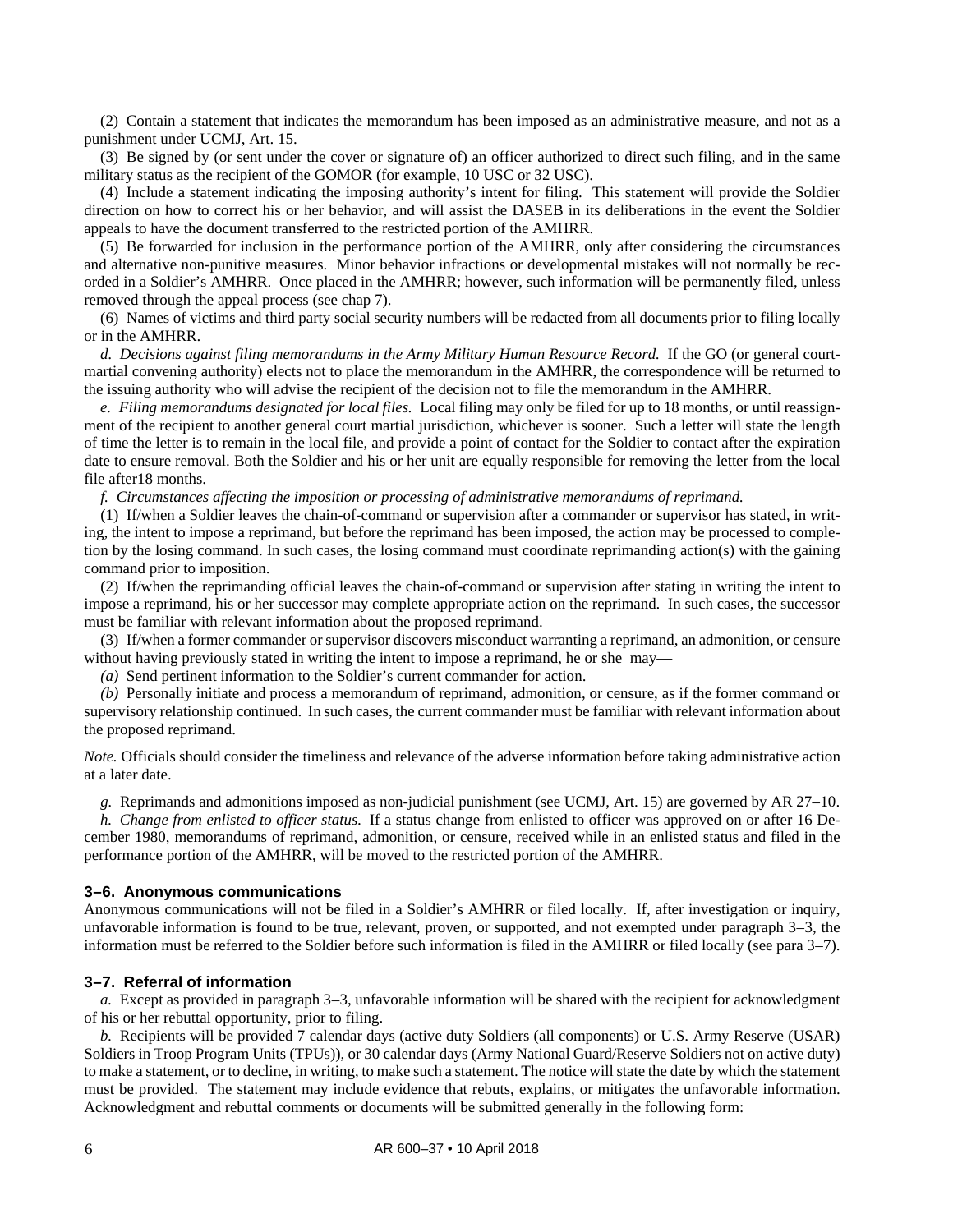(1) "I have read and understand the unfavorable information presented against me, and submit the following statement or document(s) on my behalf."

(2) "I have read and understand the unfavorable information presented against me, and elect not to make a statement."

*c.* If a recipient refuses to acknowledge the referral of unfavorable information, the reprimanding official will prepare the following statement: "On (insert date in YYYY/MM/DD format), (insert name in first, middle, last sequence) has been presented with the unfavorable information and refuses to acknowledge by signature." The memorandum can then be directed for filing (se[e para](#page-8-0) 3–5).

#### <span id="page-10-1"></span>**Chapter 4 Unfavorable Information in Counterintelligence and Investigative Files**

#### <span id="page-10-2"></span>**4–1. General**

This chapter sets forth provisions for the disposition of unresolved unfavorable information in counterintelligence and investigative files.

## <span id="page-10-3"></span>**4–2. Security clearance**

Commanders will ensure that security clearance eligibility is not suspended in lieu of punishment under the UCMJ or other disciplinary measures. Recommendations to deny or revoke a security clearance will not be used as a punishment or disciplinary measure. Action to deny or revoke a security clearance will be taken only by the Department of Defense (DOD) Consolidated Adjudications Facility (CAF) (see AR 380–67).

#### <span id="page-10-4"></span>**4–3. Resolution of unfavorable information in counterintelligence and investigative files**

<span id="page-10-7"></span>*a. Commander's responsibility.* When commanders receive information that may cast doubt on the suitability of a person to hold a security clearance, he or she will follow the procedures in AR 380–67 for reporting the information. When a commander receives information that may be reportable under the provisions of AR 381–12, he or she will notify the supporting counterintelligence office. In addition, the commander will—

(1) Follow incident procedures in accordance with AR 380–67.

<span id="page-10-5"></span>(2) Initiate investigation under AR 15–6, AR 380–67, or AR 600–8–104, and forward the results through the chain-ofcommand.

<span id="page-10-6"></span>(3) Consider the appropriate action under AR 135–175, AR 135–178, AR 600–8–24, AR 635–200, or the UCMJ.

(4) Reassign the person to a non-sensitive position.

(5) Commanders may use additional investigative resources available, such as military police, IG, U.S. Army Criminal Investigation Command (USACIDC), and/or investigating officers or a board of officers who may investigate matters within their assigned area of responsibility. This authority does not include the conduct of counterintelligence investigations.

*b. Suspension of favorable personnel actions.* Suspension of favorable personnel actions (under AR 600–8–2) will be considered. The suspension of favorable personnel actions on a Soldier is mandatory when military or civilian authorities initiate any investigation or inquiry that may potentially result in disciplinary or adverse administrative action.

#### <span id="page-10-0"></span>**4–4. Use of counterintelligence and investigative files in personnel actions**

*a.* Counterintelligence and investigative files are not a part of the military personnel records system, as prescribed by AR 600–8–104. However, to ensure that the Army's interests are protected when selecting a Soldier for a POSTA or PASS, commanders should (in accordance with all Army activities 188/2014)—

(1) Correlate significant verified information with information in personnel files.

(2) Make all information available to personnel decisionmakers.

*b.* Current counterintelligence and investigative files may have unevaluated or dormant information which was not furnished to the Soldier for comment. These records may have sensitive information that may not be releasable either to the subject, or the board. If disclosed prematurely, the information could jeopardize current investigations or sources of information. For these reasons, counterintelligence and investigative files are not furnished to promotion selection boards or other personnel decision-makers except—

(1) The DASEB, as outlined in chapters [2](#page-4-7) and [6.](#page-12-0) This board merely determines what information will be considered for possible filing in the AMHRR, but does not make personnel decisions.

(2) Personnel managers in highly intensified personnel management areas, as designated by the SecArmy, the Chief of Staff of the Army, or the DCS, G–1.

(3) As the SecArmy may direct.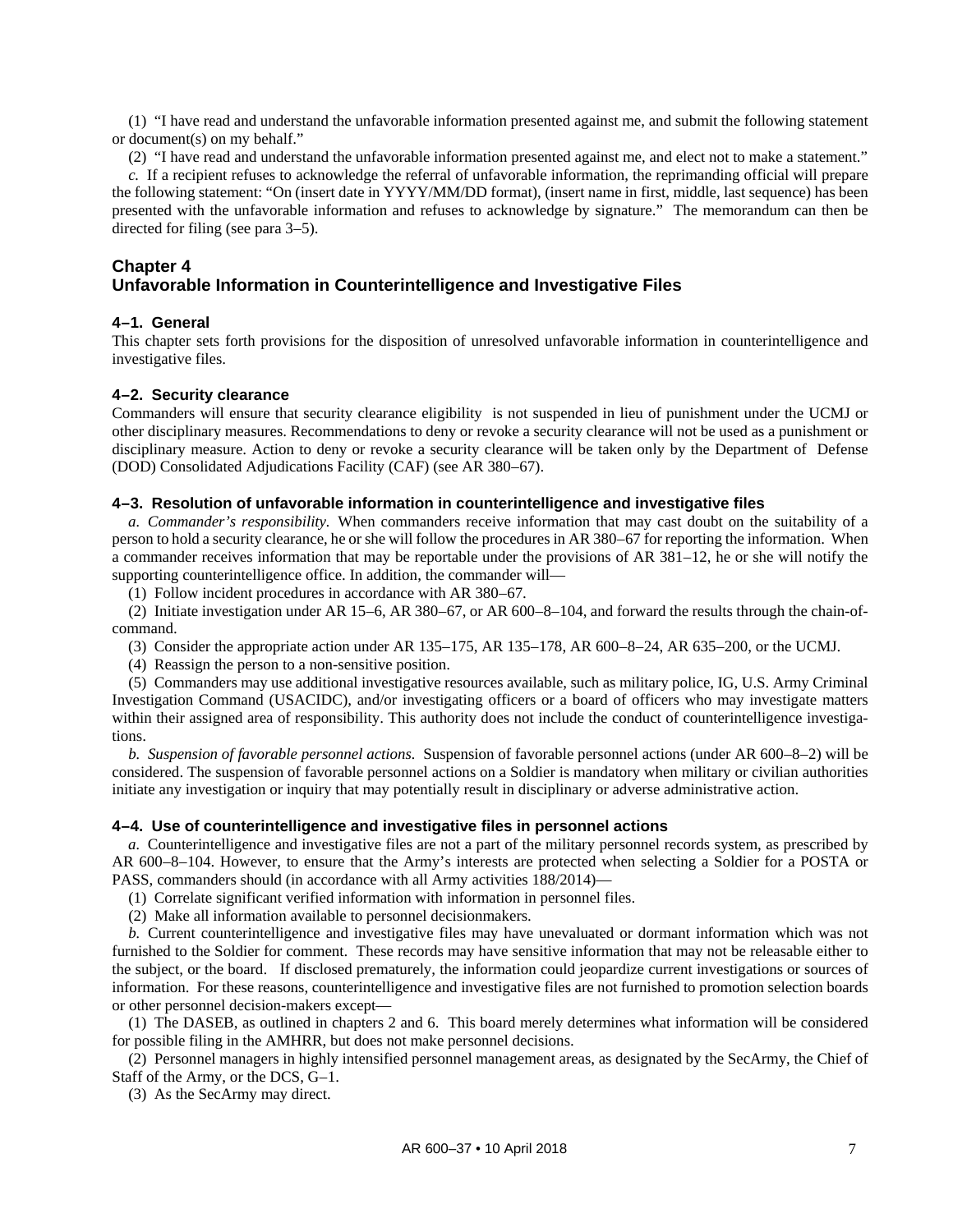## <span id="page-11-1"></span>**Chapter 5 Unfavorable Information in Army Law Enforcement Files**

## <span id="page-11-2"></span>**5–1. Authorities for filing and using unfavorable information**

Statutory or regulatory authorities govern the filing and use of unfavorable material in military police or USACIDC crime records (see AR 190–45, AR 195–5, and AR 195–6; and paras [2–2](#page-4-1) an[d 2–5\)](#page-5-2). This chapter prescribes procedures for the disposition and referral of, and access to, information in Army law enforcement files.

## <span id="page-11-0"></span>**5–2. Disposition of information in law enforcement files**

*a. Criminal justice action.* Copies of criminal investigative case files, military police reports, or information from these files or reports are provided to commanders by law enforcement agencies for criminal justice disposition and ancillary actions.

<span id="page-11-4"></span>(1) *Criminal justice disposition.* As a result of command consideration, criminal justice disposition proceeds to one of the categories listed below. To this end, the proper authority may—

*(a)* Start court-martial action.

*(b)* Start action under the UCMJ, Art. 15.

*(c)* Decline to consider further criminal justice proceedings.

(2) *Ancillary action.* The actions described below do not replace criminal justice disposition, but are independent of criminal justice disposition.

*(a)* Action to suspend favorable personnel actions reported according to AR 600–8–2.

*(b)* Elimination action under AR 135–175, AR 135–178, AR 600–8–24, or AR 635–200.

*(c)* Action to suspend or deny access to classified information under AR 380–67 and, if needed, investigation under AR 381–20 to obtain more facts in the case.

*(d)* Other administrative action, as appropriate.

*b. Non-criminal justice action.* Independent of completing a criminal justice disposition (as listed in [para](#page-11-4) 5–2*a*(1)), Army review of criminal investigative or military police cases about subject personnel, for suitability consideration, may result in action under one or more of the categories listed below.

(1) Elimination action under AR 135–175, AR 135–178, AR 600–8–24, or AR 635–200.

(2) Action to suspend or deny access to classified information under AR 380–67 and, if needed, investigation under AR 381–20 to develop the facts of the case.

(3) Favorable closing of the case.

## <span id="page-11-3"></span>**5–3. Access to law enforcement investigative files**

<span id="page-11-5"></span>*a.* AR 25–55, AR 190–45, AR 195–2, and AR 195–6 set forth procedures for gaining access to law enforcement investigative files.

*b.* Law enforcement records and reports are not a part of the military personnel records system as prescribed by AR 380–67.

(1) To ensure that commanders and supervisors take proper action (see [para](#page-11-0) 5–2), information from criminal investigative and military police files is exchanged between USACIDC, or military police elements, and the commanders whom they support.

(2) AR 190–45, AR 195–2, and AR 195–6 set forth procedures to preclude the release of unfavorable information for purposes other than those described i[n paragraph](#page-11-0) 5–2.

(3) Safeguards will be established to preclude unauthorized released of information in accordance with AR 195– 2.

*c.* Criminal record data related to uses described b[y paragraph](#page-11-0) 5–2 are not provided to Army selection boards or other personnel decision makers before an initial determination of guilt (based on criminal justice disposition). Exceptions are as follows:

(1) DASEB as outlined in chapters [2](#page-4-7) an[d 6,](#page-12-0) subject to restrictions that may be imposed concerning secondary release.

(2) Personnel managers of intensified personnel management areas, specifically designated by the SecArmy, the Chief of Staff of the Army, or the DCS, G–1.

(3) As the SecArmy may direct.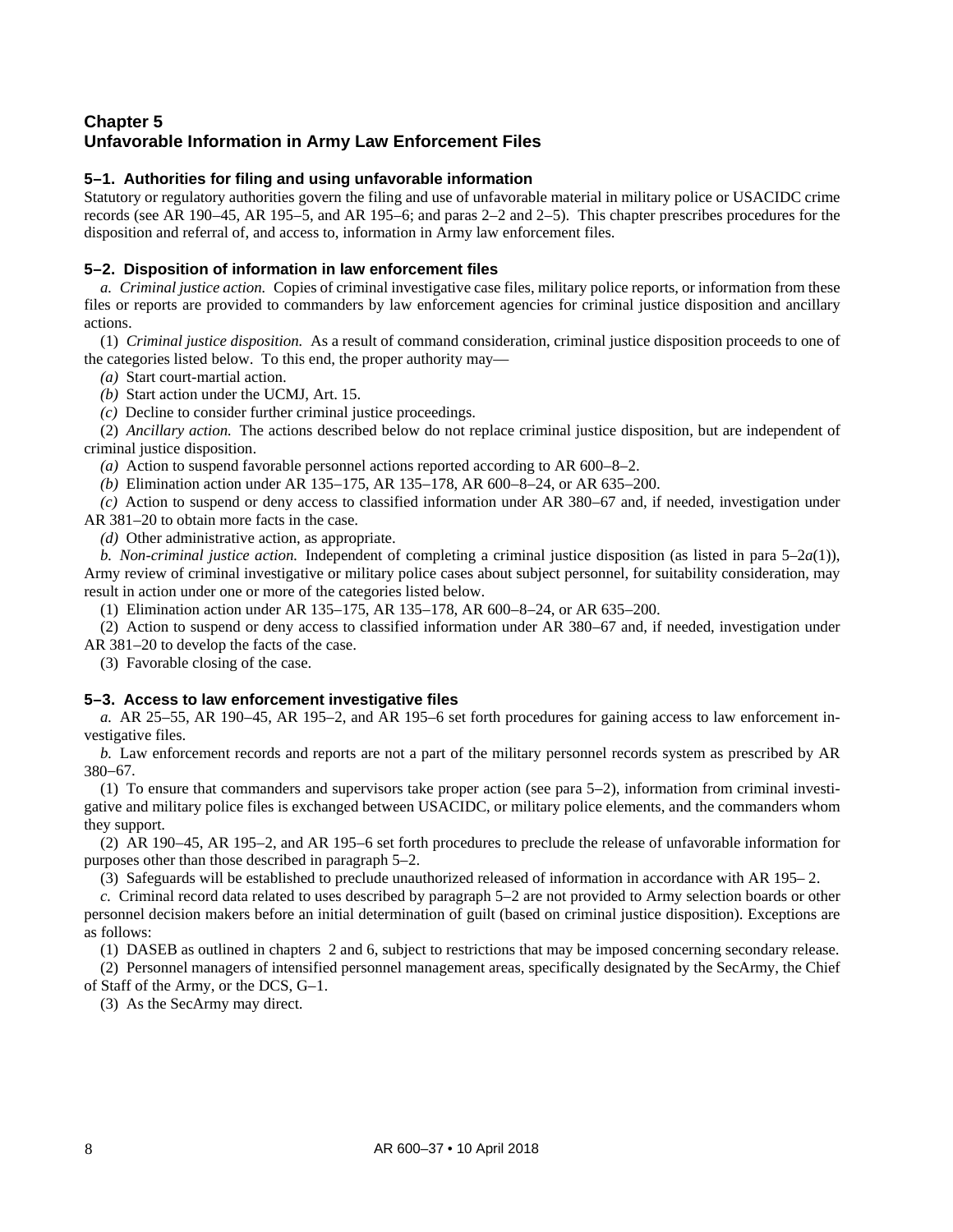## <span id="page-12-0"></span>**Chapter 6 Organization and Procedures of the Department of the Army Suitability Evaluation Board**

#### <span id="page-12-1"></span>**6–1. Board membership and voting procedures**

*a.* The DASEB is a standing, continuous board within ARBA. The DASEB typically consists of officers in the grade of colonel; however, voting members on any case will be senior in grade to the recipient. The board membership will include at least one enlisted member in the grade of sergeant major when considering cases involving enlisted personnel. If the recipient is senior to the enlisted member(s) of the Board, three colonels will vote the case. The DASEB is authorized direct communication with all commanders, agencies, and individuals.

*b.* A quorum of three members will be actively involved in every step of the case's adjudication. Determination recommendations will be by majority vote. The DASEB may find that adverse suitability information can best be resolved by returning the case to the Soldier's chain of command.

*c.* No DASEB member will vote on a case in which he or she was personally involved, or in which he or she knowingly has any bias. In any event where a DASEB member is/was personally involved in a case, he or she will be removed from said case, and replaced with another suitable board member.

<span id="page-12-4"></span>*d.* The Director, Military Review Boards, will make the final decision regarding the DASEB's recommendation to transfer unfavorable information from the performance to the restricted file in the AMHRR.

<span id="page-12-5"></span>*e.* The DASA (RB) will make the final decision regarding the DASEB's recommendation to remove unfavorable information from the AMHRR.

#### <span id="page-12-2"></span>**6–2. Department of the Army Suitability Evaluation Board Filing Determinations**

*a.* The DASEB will deliberate to determine whether unfavorable information requested by a commander or agency without filing authority should be filed in the AMHRR and, if so, whether to be placed in the performance or restricted portion.

*b.* The DASEB will only consider and recommend the filing of unfavorable information for cases in which the recipient has been afforded an opportunity to explain or rebut the unfavorable information, and has not provided a satisfactory explanation or rebuttal.

*c.* The DASEB may edit unfavorable information for cases in which the recipient has satisfactorily explained a portion of the unfavorable information in the rebuttal. The DASEB will then recommend the filing of the edited unfavorable information.

*d.* The DASEB may determine that the unfavorable information should not be included in either the performance or restricted portion of the AMHRR. In such cases, the DASA (RB) will make the final determination, as they are the approval authority for DASEB determinations not to file unfavorable information in the AMHRR. This authority will not be further delegated. The DASEB will close such cases and notify the commander or agency of the outcome.

*e.* The DASEB makes determinations upon appeal of unfavorable information filed in a Soldier's AMHRR. The DASEB may determine to revise, alter, or remove such unfavorable information if it is determined to be untrue or unjust, in whole or in part (see [chap](#page-14-0) 7).

*f.* The DASEB makes determinations, upon appeal, on requests to transfer unfavorable information from the performance to the restricted portion of the AMHRR (see [chap](#page-14-0) 7). The DASEB may recommend the transfer of those administrative memorandums of reprimand when such transfer would be in the best interest of the Army. Transfer of such memorandums is further subject to the stipulations stated in [paragraph](#page-12-4) 6–1*d*, [paragraph](#page-12-5) 6–1*e*, an[d chapter](#page-14-0) 7.

#### <span id="page-12-3"></span>**6–3. Department of the Army Suitability Evaluation Board process**

<span id="page-12-6"></span>*a. The Department of the Army Suitability Evaluation Board will review and consider the recipient's response or rebuttal to the proposed filing of a case summary of unfavorable information in his or her Army Military Human Resource Record.* The DASEB will adequately document its findings, conclusions, and recommendations. The DASEB will adjudicate cases under the following circumstances:

(1) Commanders who do not have filing authority for unfavorable information may submit requests for a filing determination. This normally is any commander below the rank of brigadier general who does not have General Court-Martial Convening Authority.

(2) Agencies who possess, or are aware of, unfavorable information about a Soldier may submit a request for a filing determination when the information cannot be filed under the provisions of other regulatory policies or procedures.

(3) Filing authorities who directed the filing in the AMHRR of an administrative memorandum of reprimand, admonition, or censure, may request its revision, alteration, or removal if later investigation determines it was untrue or unjust, in whole or in part.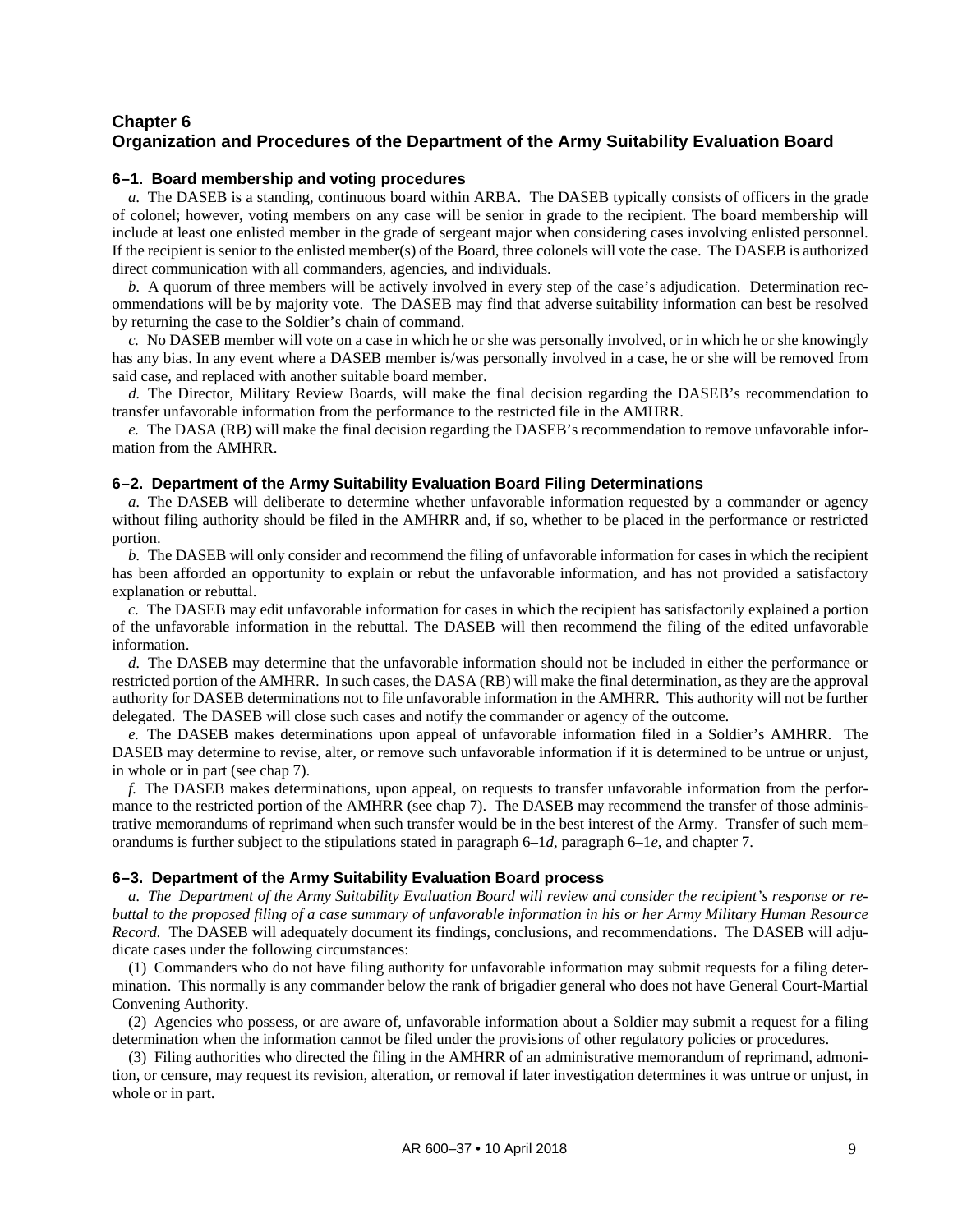(4) Soldiers who believe unfavorable information filed in their AMHRR is untrue or unjust may submit an appeal to request the removal of that information on the basis that it is untrue or unjust. Such appeals must include sufficient clear and convincing evidence that shows the unfavorable information is either untrue or unjust in whole or in part.

(5) Soldiers who believe that unfavorable information filed in their AMHRR, in the form of a memorandum of reprimand, admonition, or censure, or records or proceedings pursuant to UCMJ, Art. 15, have served their intended purpose, may submit an appeal in the case of an UCMJ, Art. 15, to request its transfer to the restricted portion of the AMHRR in accordance with paragraph 7–2*d*(3). Such appeals must include evidence that—

*(a)* The intended purpose has been served.

*(b)* The Soldier has received at least one evaluation report (not academic) since its imposition.

*(c)* The transfer is in the best interest of the Army.

*(d)* The Soldier's chain of command at the time of the imposition and/or imposing authority support the transfer in the form of a memorandum.

*Note*. In cases where an imposing authority/unit no longer exists, the Soldier's next higher command/unit may support the transfer.

(6) Soldiers who have had an appeal denied unde[r paragraphs](#page-12-6) 6–3*a* may submit a request for reconsideration no earlier than 1 year from the date of notification of denial. The request for reconsideration must include evidence not previously considered.

*b. Case analysis.*

(1) The DASEB will review and evaluate the records of each case referred to the board to determine if—

*(a)* Documents that contain unfavorable information submitted for filing considerations have sufficient credible evidence to support a finding, by preponderance of the evidence, that the unfavorable information is valid.

*(b)* Unfavorable information is of such a serious nature that it should be made a part of the AMHRR. In doing so, the DASEB will consider serious individual incidents, as well as a pattern of lesser incidents, that may reflect unfavorably on the Soldier's character, integrity, trustworthiness, or reliability.

(2) The DASEB will presume that once an official document has been properly filed in the AMHRR, it is administratively correct and was filed pursuant to an objective decision made by a competent authority. Thereafter, the burden of proof rests with the recipient responsible for providing clear and convincing evidence to support the document is either untrue or unjust, in whole or in part, thereby warranting its alteration or removal from the AMHRR; or has served its intended purpose, and it is in the best interest of the Army to transfer it to the restricted portion of the AMHRR.

(3) The DASEB will review all cases, regardless of prior decisions made by commanders, courts-martial, elimination boards, or other authorities.

*Note.* AR 15–6 does not apply to DASEB proceedings.

(4) The DASEB will not consider appeals that merely allege an injustice or error without supporting evidence.

(5) The DASEB will consider appeals for the transfer of unfavorable information to the restricted portion of the AMHRR when the recipient has submitted proof that the intended purpose has been served and the transfer is in the best interest of the Army. Criteria for consideration include the following:

*(a)* (Required) Time elapsed since the filing.

*(b)* (Required) The Soldier has indicated remorse for the actions which caused the unfavorable information to be filed.

*(c)* (Required) At least one positive evaluation report, other than an academic evaluation, has been received since the filing.

*(d)* (Required) There is no evidence or indication of a repeat of the offense.

*(e)* (Recommended) Memorandum from the original imposing authority supporting the transfer.

*(f)* (Optional) Memorandum of support from the current chain of command and the chain of command at the time of imposition.

(6) The DASEB may obtain information from the recipient, Soldiers in the chain of command, or anyone thought to have firsthand knowledge relevant to the case. The DASEB is authorized direct communication with commanders, agencies, and individuals regarding matters before the board. The DASEB may request and consider any files, records, and reports believed to have relevance to a case under consideration. These include criminal records, official personnel files, counterintelligence and investigative files, law enforcement, and other investigative files. Except as set forth in 10 USC 1556, an recipient will be provided copies of all correspondence and communications (including summaries of verbal communications) between DASEB and any entity or person outside ARBA pertaining to the recipient's case or potentially having a material effect on the recipient's case. The recipient will be given a reasonable opportunity to respond to such information before the DASEB renders a decision or recommendation.

(7) The DASEB does not permit recipients or those on their behalf, to appear in person before the board.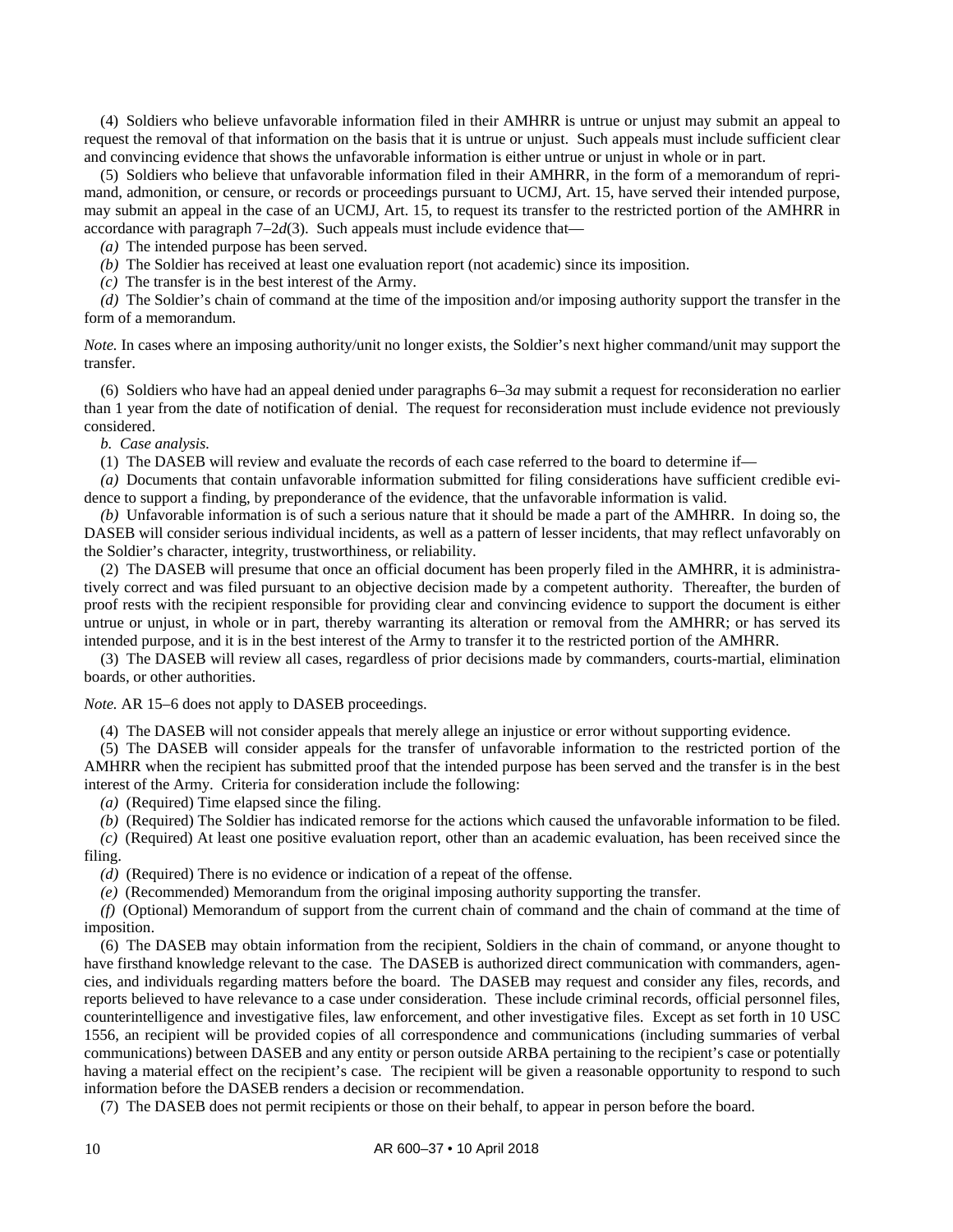(8) The DASEB will document its findings and conclusions, and will state its recommendations in their record of proceedings. The recipient will receive a copy of the record of proceedings with the final decision.

*c. Case decisions.*

(1) The DASEB makes determinations and recommendations based on a majority vote of the board members, following the process outlined above.

(2) The DASEB makes initial filing decisions based on its case review and analysis, and will determine one of the following:

*(a)* The unfavorable information is already adequately reflected in the AMHRR so as to be meaningful to personnel managers and selection boards. Therefore, the case may be closed without further action except to properly notify the sender of this determination.

*(b)* The unfavorable information is either not of such a serious nature or is not of the type that should be filed in the AMHRR. Therefore, the case may be closed without further action, except to properly notify the sender of the DASEB determination that the information will not be filed.

*(c)* The unfavorable information is of such a serious nature as to warrant filing in the AMHRR . In such cases, a notification memorandum will be sent to the recipient, in which his or her rights are explained.

*Note.* The memorandum will include the unfavorable information proposed for filing in the AMHRR.

*(d)* The recipient must be given an opportunity to review the evidence against them, and to submit a written rebuttal or explanation for the board's consideration before any adverse finding or recommendation is made. Once the DASEB reviews the response, it will make a filing recommendation to the DASA (RB) for final filing decision action.

*(e)* The adverse suitability information can best be resolved by returning the case to the current chain of command.

(3) The DASEB makes removal decisions based on its case review and analysis, and will determine one of the following:

*(a)* The unfavorable information is determined to be untrue or unjust, in whole or in part; therefore, there is sufficient reason to remove the document from the recipient's AMHRR.

*(b)* The unfavorable information is determined to be untrue or unjust, in whole or in part; therefore there is sufficient reason to require alteration of the unfavorable information as determined by the DASEB.

*(c)* The unfavorable information is determined to be true and just, and will remain in the recipient's AMHRR.

*(d)* The DASEB determines the case does not meet the criteria for consideration by the board, and returns the appeal without action.

## <span id="page-14-0"></span>**Chapter 7 Appeals**

#### <span id="page-14-1"></span>**7–1. Appeal authority**

The DASEB is the initial appeal authority and makes recommendations for removal, alteration, or transfer of unfavorable information entered in the AMHRR. This chapter sets forth the policies and procedures whereby a person may seek removal of unfavorable information from his or her AMHRR, or transfer of unfavorable information from the performance file to the restricted file of his or her AMHRR.

## <span id="page-14-2"></span>**7–2. Policies and Standards**

An officer who directed the filing in the AMHRR of an administrative memorandum of reprimand, admonition, or censure, may request its revision, alteration, or removal if later investigation determines such information is untrue/unjust in whole or in part. The basis for such determination must be provided to the DASEB in sufficient detail so as to justify the request. The officer who directed the filing of such a letter in the AMHRR may not initiate an appeal on the basis that the memorandum has served its intended purpose. However, a memorandum of support may be submitted with the recipient's appeal.

*a. Applicability.*

(1) *Appeals for removal.* This regulation applies to appeals for the removal of memorandums of reprimand, admonition, or censure, already filed in the recipient's AMHRR.

(2) *Appeals for transfer.* This regulation applies to appeals for the transfer of memorandums of reprimand, admonition, or censure, for the transfer of records of proceedings under UCMJ, Art. 15, from the performance file to the restricted file of the recipient's AMHRR.

(3) *Appeals involving documents with regulatory appeal authority.* This regulation does not apply to documents that have their own regulatory appeal authority, such as evaluation reports or records of courts martial.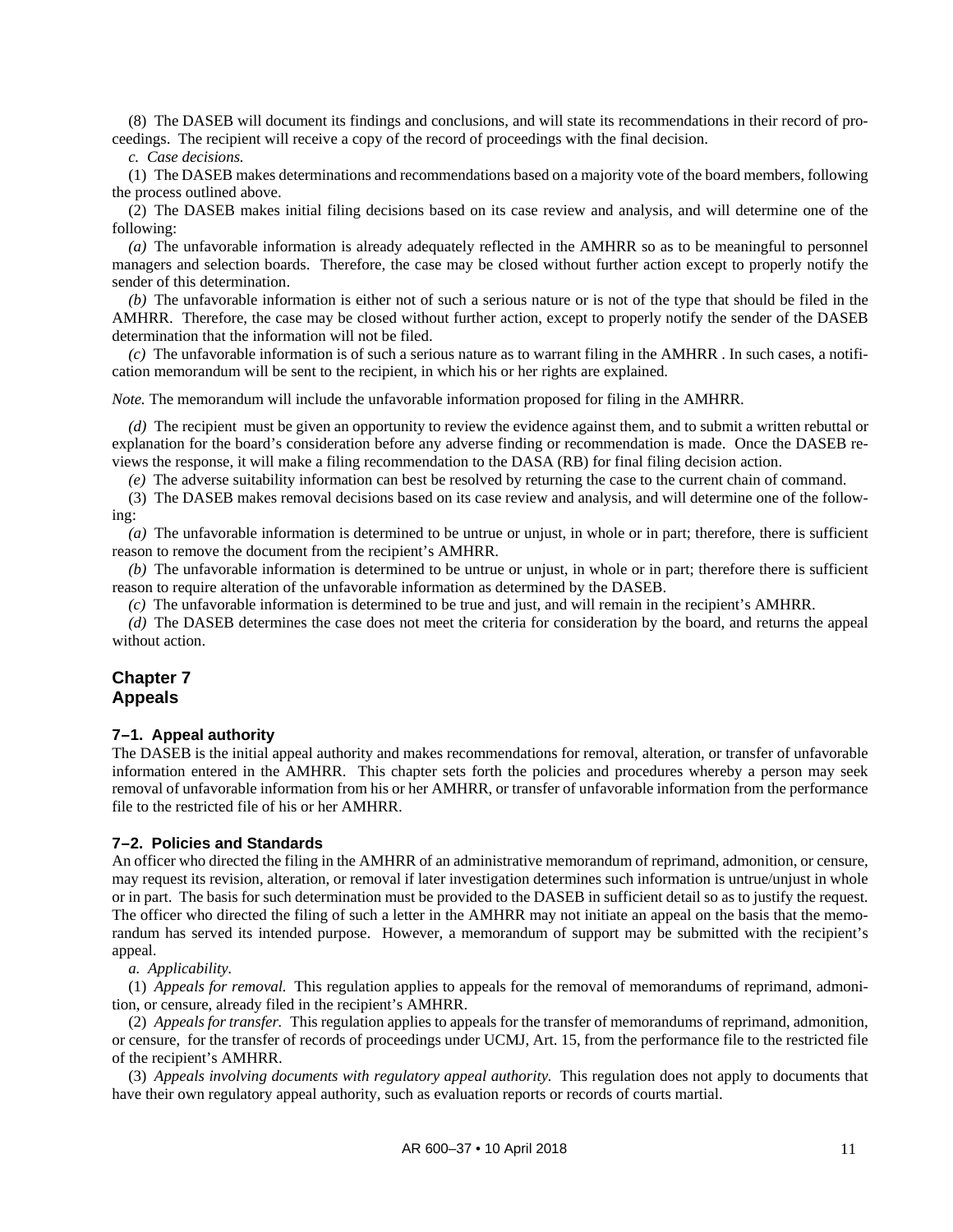<span id="page-15-2"></span>(4) *Appeals for Article 15 removal* (see AR 27–10). The DASEB will not consider appeals to remove a records of proceedings under UCMJ, Art. 15, from the AMHRR. The authority to adjudicate such claims rests with the ABCMR, under AR 15–185.

*b. Who may appeal?* The DASEB will consider all appeals from Soldiers in the Regular Army, the Army National Guard of the United States/Army National Guard, the U.S. Army Reserves (in grades E–6 and above), officers, and warrant officers. The DASEB will consider appeals from Soldiers in grades below E–6 only as an exception to policy granted by the DCS, G–1.

*c. Veterans and retirees.* The DASEB will not accept or consider appeals from individuals no longer in the military or members of the Inactive Ready Reserve. Those individuals must submit their requests to the ABCMR using DD Form 149 (Application for Correction of Military Record) (see [para](#page-17-0) 7–7).

<span id="page-15-1"></span>*d. Burden of proof and level of evidence required.*

(1) *General.* Once an official document has been properly filed in the AMHRR, it is presumed to be administratively correct, and to have been filed pursuant to an objective decision by a competent authority.

(2) *Removals.*

*(a)* There is no time restriction for submitting an appeal for removal of unfavorable information from the AMHRR.

*(b)* The recipient has the burden of proof to show, by clear and convincing evidence, to support assertion that the document is either untrue or unjust, in whole or in part.

*(c)* Evidence submitted in support of the appeal may include, but is not limited to: an official investigation showing the initial investigation was untrue or unjust; decisions made by an authority above the imposing authority overturning the basis for the adverse documents; notarized witness statements; historical records; official documents; and/or legal opinions.

*(d)* The DASEB will not consider appeals that merely allege an injustice or error without supporting evidence or a compelling argument. Appeals such as these will be returned without action.

*(e)* The DASA (RB) is the final decision authority for removal of unfavorable information from the AMHRR. This authority will not be further delegated.

(3) *Transfers.*

*(a)* Soldiers must have received at least one evaluation (other than academic) since imposition.

*(b)* The recipient bears the burden of providing substantial evidence that the intended purpose of the document has been served in support of a request for the transfer of any official or records of proceedings pursuant to UCMJ, Art. 15.

*(c)* The recipient must indicate how the transfer of the unfavorable information would be in the best interest of the Army, thereby warranting transfer of the document to the restricted file of the AMHRR. Such evidence may include, but is not limited to: statements of support from the imposing authority, the Soldier's current chain of command, the Soldier's chain of command at the time of imposition, and/or other memorandums of support; subsequent evaluation reports (other than academic); notarized witness statements; official documents; court documents; statements of remorse; documents demonstrating rehabilitation; other documents proving the intended purpose of the document has been served; and legal documents.

*(d)* The DASEB will not consider appeals that merely allege that the intent of the document has been served without supporting evidence. Appeals such as these will be returned without action.

*(e)* The transfer of an unfavorable document to the restricted portion of the AMHRR will not normally serve as the sole basis for promotion reconsideration by a special selection board, unless approved as an exception to policy granted by the DCS, G–1 (based on the DASEB's recommendation, and the DASA (RB)'s concurrence).

*(f)* If the DASEB denies an appeal, a copy of the memorandum of notification regarding the denial will be placed in the commendatory and disciplinary portion of the performance record. The appeal itself and the record of the proceedings will be placed in the restricted portion of the AMHRR.

#### <span id="page-15-0"></span>**7–3. Processing appeals–Army Military Human Resource Record**

*a. Preparation and submission.*

(1) All appeals must be submitted by, or on behalf of, the recipient in writing.

*Note.* A sample Department of the Army Suitability Evaluation Board Appeal memorandum can be found at ARBA's website: http://arba.army.pentagon.mil/unfavorable.html/

(2) All appeals must be accompanied by relevant, substantive evidence (see [para](#page-15-1) 7–2*d*).

(3) For active duty Soldiers (all components) and USAR Soldiers in TPU, appeals must be submitted to the DASEB at Army Review Boards Agency. The DASEB mailing address is: 251 18th Street South, Suite 385, Arlington, VA 22202–3531.

(4) For Army National Guard Soldiers not on active duty, appeals must be submitted through the applicable state Adjutant General and the Chief, National Guard Bureau, to the DASEB.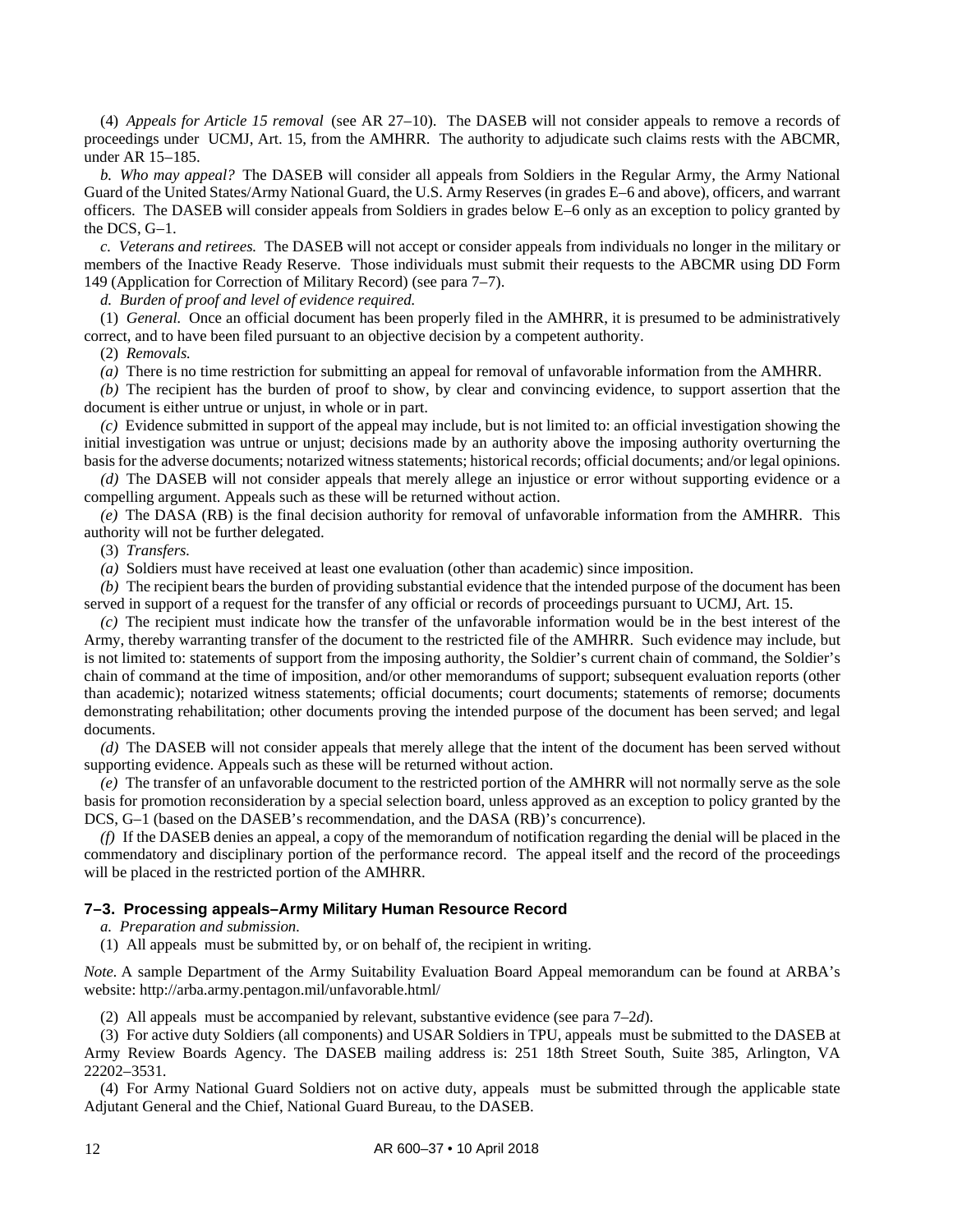(5) Retired, Separated, or Soldiers in the Individual Ready Reserve do not appeal to the DASEB; they must appeal to the ABCMR to remove from or move unfavorable information within their AMHRR (see [para](#page-17-0) 7–7).

(6) The appeal process is administrative and non-adversarial in nature.

*Note.* The provisions of AR 15–6 do not apply.

(7) Recipients, or those acting on their behalf, are not authorized to appear in person before the DASEB.

*b. Recipient awareness of the Department of the Army Suitability Evaluation Board process.*

(1) The DASEB may request and consider any files, records, and reports believed to have relevance to a case under consideration.

(2) The DASEB may obtain corroboration from Soldiers in the chain of command, or anyone thought to have first-hand knowledge relevant to a case.

(3) The DASEB may contact an recipient by official correspondence for specific information as necessary.

(4) The DASEB may contact (whenever practical) the imposing authority for input regarding an appeal .

(5) The DASEB will adhere to the notice requirements to recipients (se[e para](#page-12-3) 6–3).

*c. Filing authority to redress actions.*

(1) An officer who directed the filing in the AMHRR of an administrative memorandum of reprimand, admonition, or censure, may request its revision, alteration, or removal, if evidence or information indicates the basis for the adverse action was untrue or unjust, in whole or in part.

(2) An officer who directed such a filing must provide the DASEB a copy of the new evidence or information to justify the request.

#### <span id="page-16-0"></span>**7–4. Processing appeals–locally filed**

Procedures for requesting removal of such locally filed unfavorable documents.

*a.* All appeals must be submitted by the recipient, in writing.

*b.* All appeals must be accompanied by relevant, substantive evidence, justifying why the document should be removed prior to its specified removal date.

*c.* Appeals to remove a locally filed memorandum of reprimand, admonition, or censure involving unfavorable information from the Soldier's local file, prior to the designated removal date, should be directed to the individual who initially directed the filing of the memorandum, or a higher-level commander in the chain- of-command for action on the request.

#### <span id="page-16-1"></span>**7–5. Amendment rights**

This regulation does not limit or restrict a Soldier's right to request amendment of his or her records under the Privacy Act. Nor does it limit or restrict the authority of the DASEB to act as an Access and Amendment Authority.

#### <span id="page-16-2"></span>**7–6. Appeal review priorities**

Appeals are processed in the order of priority established by the DASEB.

*a. For officers appealing.*

(1) First-priority are appeals pertaining to officers who have been:

*(a)* Twice non-selected for promotion and given a directed discharge, release, or mandatory retirement date within 6 months.

*(b)* Selected for release within 6 months by an HQDA elimination board or an Active Guard Reserve continuation board.

*(c)* Recommended for elimination within 6 months. (*Note.* This also applies to officers who have applied for, and have been denied, voluntary indefinite category.)

(2) Second-priority is all other officers.

*b. For noncommissioned officers appealing.*

(1) First-priority are appeals pertaining to noncommissioned officers (NCOs) who have been:

*(a)* Twice non-selected for promotion in the primary zone of consideration and are within 6 months of discharge release from service (expiration term of service) or mandatory retirement date.

*(b)* Selected for release under the HQDA or Army National Guard Qualitative Management Program, or the USAR Qualitative Retention Program.

*(c)* Selected for release from Active Guard Reserve by an Active Guard Reserve continuation board.

*(d)* Identified for referral within 6 months to an Active Guard Reserve continuation board.

(2) Second-priority are appeals pertaining to NCOs who have been non-selected for promotion in the primary zone of consideration at least once, but who do not have a mandatory release date within 6 months.

(3) Third-priority is all other NCOs.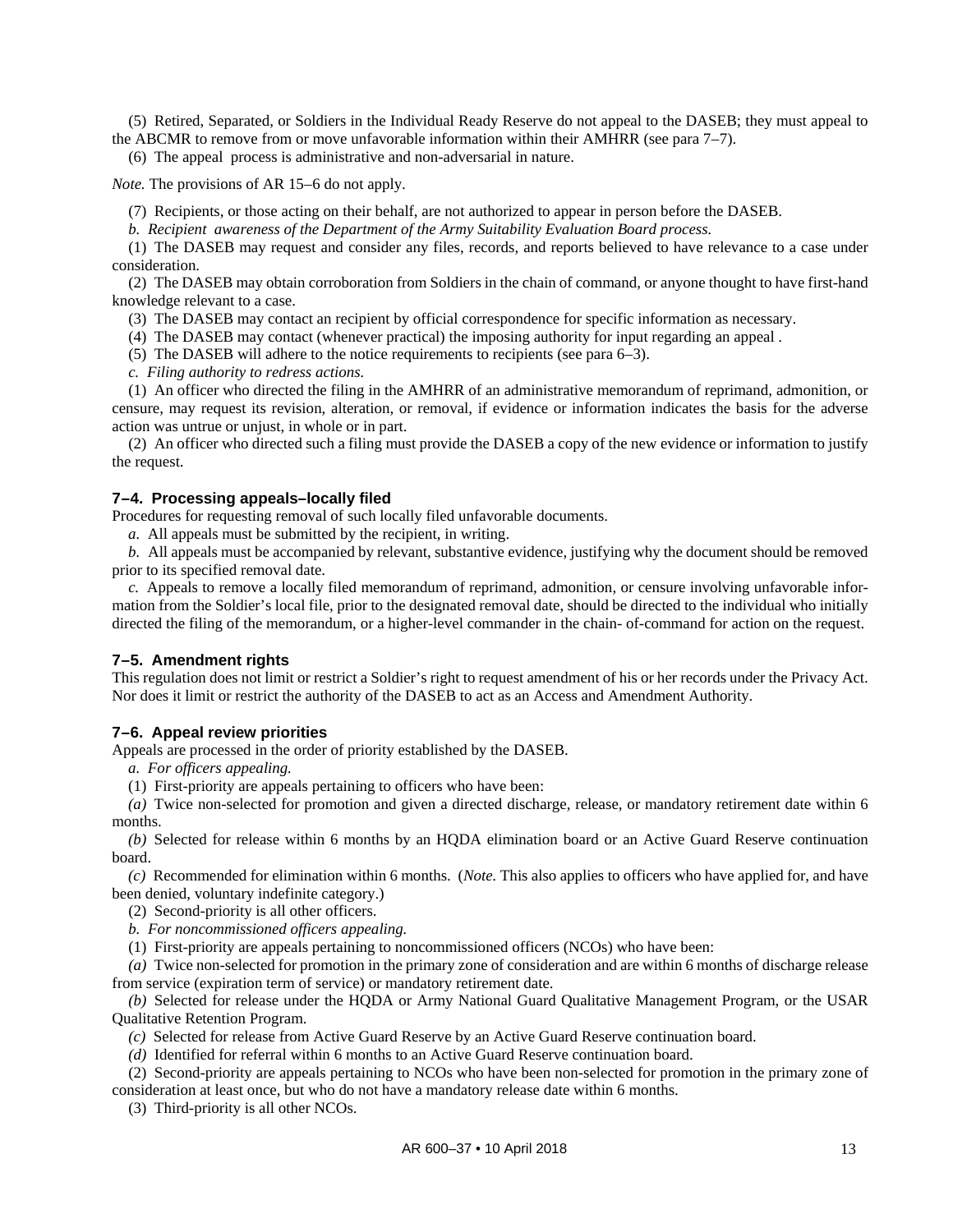## <span id="page-17-0"></span>**7–7. Correction of military records – Army Board for Correction of Military Records**

*a.* AR 15–185 contains policy and procedures for applying to the ABCMR for the purpose of correcting military records. Applications should be sent to the ABCMR to correct an error or remove an injustice only after all other means of administrative appeal have been exhausted, including available appeal actions provided in this regulation.

*b.* Soldiers, Veterans, or their authorized representatives, may appeal adverse DASEB decisions to the ABCMR.

*c.* If the Soldier or veteran is deceased or incompetent, the surviving spouse, next of kin, or a legal representative may apply. The application must include documentation to prove this relationship, such as a certified copy of a marriage license, death certificate, or power of attorney, as appropriate.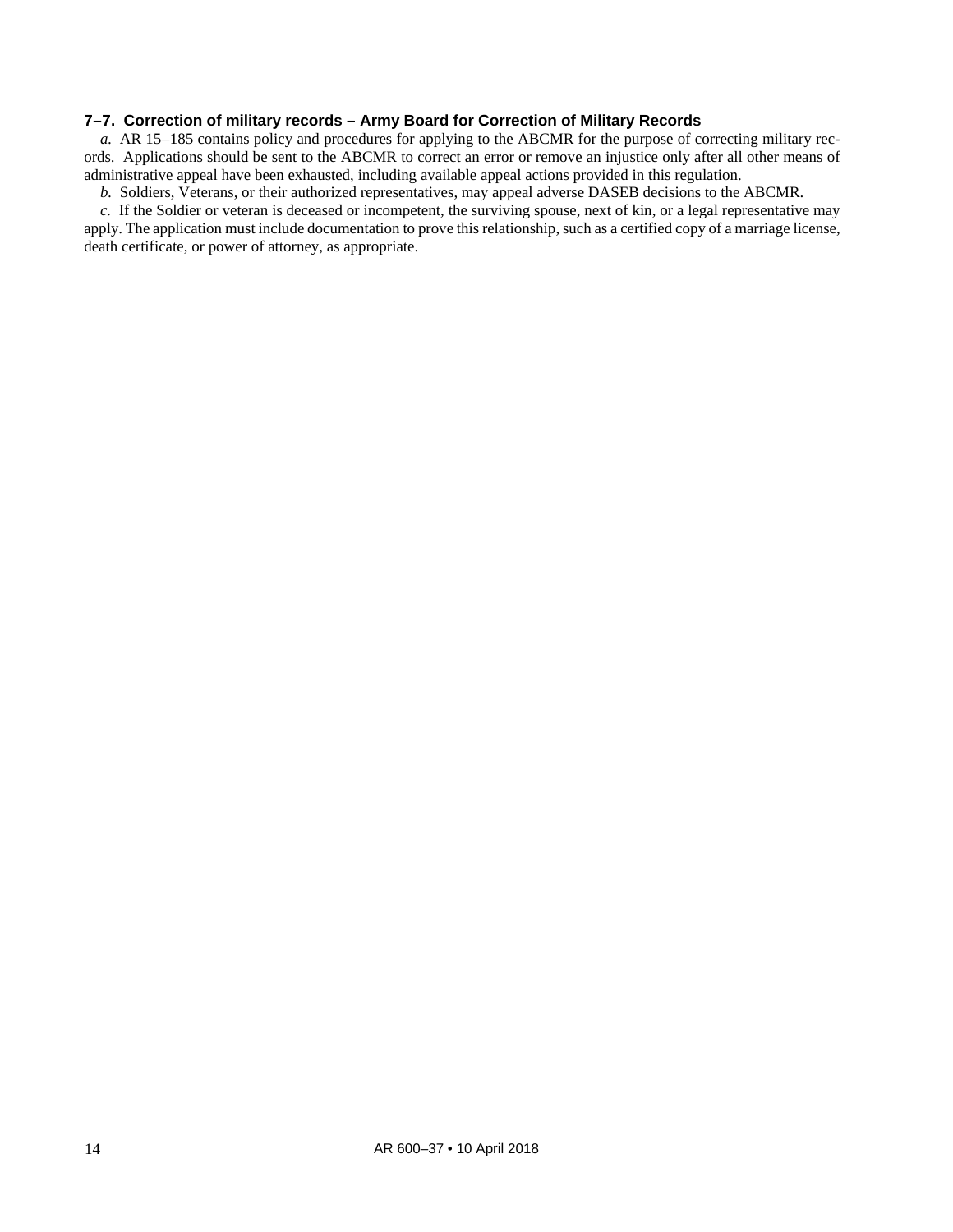## **Appendix A**

## <span id="page-18-0"></span>**References**

## **Section I**

## **Required Publications**

**AR 15–6**

Procedures for Administrative Investigations and Boards of Officers (Cited in [para 4–3](#page-10-5)*a*(2).)

**AR 15–185**

Army Board for Correction of Military Records (Cited in [para 7–2](#page-15-2)*a*(4).)

## **AR 20–1**

Inspector General Activities and Procedures (Cited in [para 2–5](#page-5-3)*c*.)

## **AR 25–55**

The Department of the Army Freedom of Information Act (Cited in [para 5–3](#page-11-5)*a*.)

## **AR 27–10**

Military Justice (Cited in [para 3–5](#page-9-2)*g*.)

**AR 40–66** Medical Record Administration and Heath Care Documentation (Cited in [para 2–5](#page-5-3)*c*.)

## **AR 40–400**

Patient Administration (Cited in [para 2–5](#page-5-3)*c*.)

## **AR 135–175**

Separation of Officers (Cited in [para 4–3](#page-10-6)*a*(3).)

## **AR 135–178**

Enlisted Administration Separations (Cited in [para 4–3](#page-10-6)*a*(3).)

## **AR 190–45**

Law Enforcement Reporting (Cited i[n para 2–5](#page-5-3)*c*.)

## **AR 195–2**

Investigation Criminal (Cited i[n para 2–5](#page-5-4)*d*.)

## **AR 195–5**

Evidence Procedures (Cited in [para 3–4](#page-7-2)*c*(3).)

## **AR 195–6**

Department of the Army Polygraph Activities (Cited in [para 5–1.](#page-11-2))

## **AR 380–67**

Personnel Security Clearances (Cited in [para 4–2.](#page-10-3))

## **AR 381–12**

Threat Awareness and Reporting Program (Cited in [para 4–3](#page-10-7)*a*.)

## **AR 381–20**

The Army Counterintelligence Program (Cited in para 5–2*a*(2)(*c*).)

## **AR 381–45**

Investigative Records Repository (Cited i[n para 2–5](#page-5-3)*c*.)

## **AR 600–8–2**

Suspension of Favorable Personnel Actions (FLAG) (Cited in [para 2–3](#page-5-5)*d*.)

## **AR 600–8–24**

Officer Transfers and Discharges (Cited in [para 4–3](#page-10-6)*a*(3).)

## **AR 600–8–104**

Army Military Human Resource Records Management (Cited i[n para 3–2](#page-6-4)*c*.)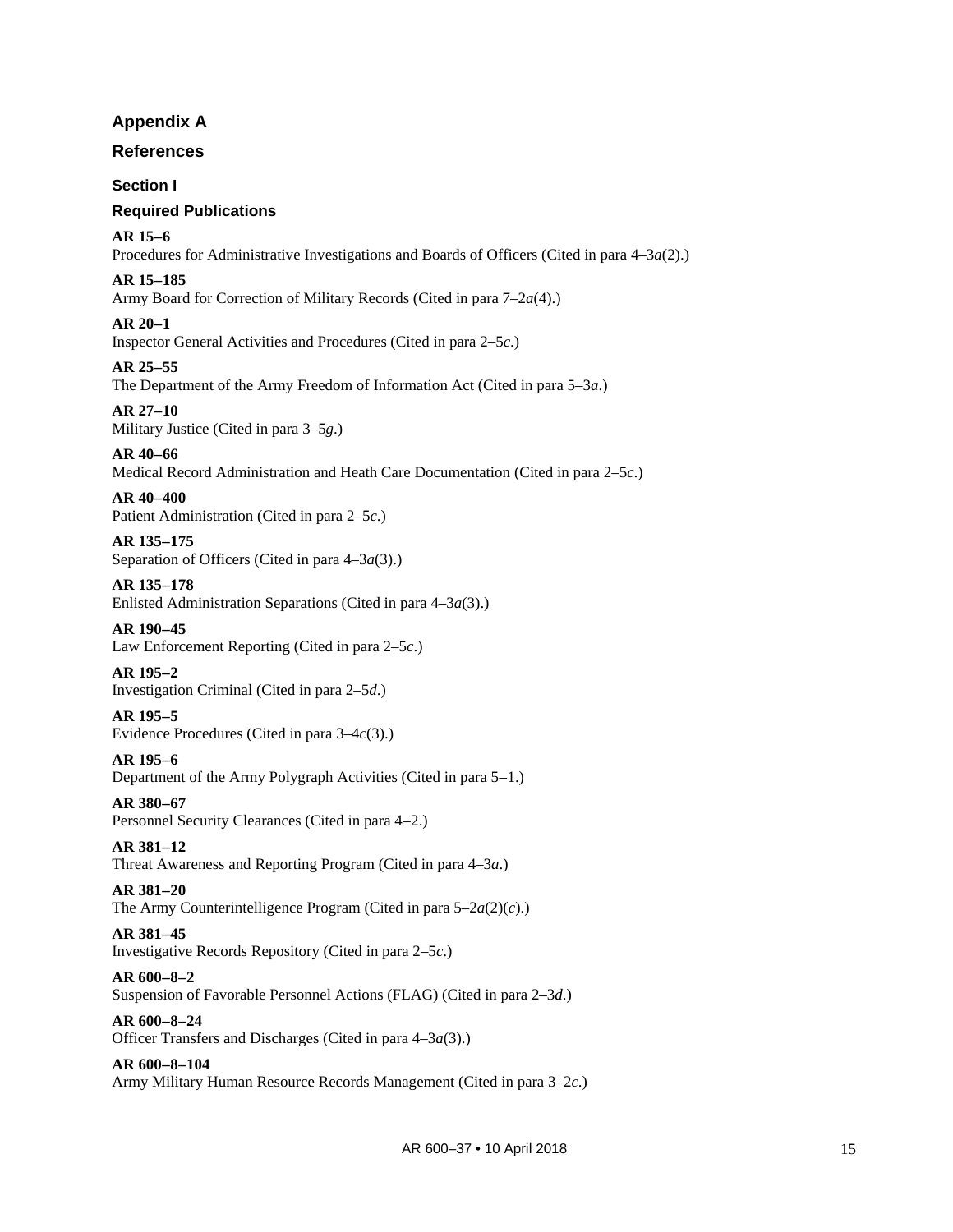## **AR 623–3**

Evaluation Reporting System (Cited in [para 3–3](#page-6-5)*e*.)

#### **AR 635–200**

Active Duty Enlisted Administrative Separations (Cited in [para 4–3](#page-10-6)*a*(3).)

#### **Section II**

#### **Related Publications**

A related publication is a source of additional information. The user does not have to read it to understand this regulation. CFRs and USCs are available at [https://www.gpo.gov/fdsys/.ucmj,](https://www.gpo.gov/fdsys/.ucmj) Articles are availabl[e http://www.au.af.mil/au/awc/aw](http://www.au.af.mil/au/awc/awcgate/ucmj.htm)[cgate/ucmj.htm.](http://www.au.af.mil/au/awc/awcgate/ucmj.htm)

## **AR 11–2**

Managers' Internal Control Program

#### **AR 25–30**

Army Publishing Program

## **DODI 1000.13**

Identification (ID) Cards for Members of the Uniformed Services, Their Dependents, and Other Eligible Individuals (Available at [http://www.esd.whs.mil/portals/54/documents/dd/issu](http://www.esd.whs.mil/portals/54/documents/dd/issuances/dodi/100013p.pdf?ver=2017%E2%80%9312%E2%80%9314%E2%80%93105107%E2%80%93170)[ances/dodi/100013p.pdf?ver=2017–12–14–105107–170.](http://www.esd.whs.mil/portals/54/documents/dd/issuances/dodi/100013p.pdf?ver=2017%E2%80%9312%E2%80%9314%E2%80%93105107%E2%80%93170))

#### **SecArmy Memorandum, dated 12 February 2014**

Ensuring the Quality of Sexual Response Coordinators, Sexual Assault Prevention and Response Victim Advocates and Others in Identified Positions of Significant Trust and Authority (Available at [http://www.sexualassault.army.mil/pol](http://www.sexualassault.army.mil/policy_orders.aspx)[icy\\_orders.aspx.](http://www.sexualassault.army.mil/policy_orders.aspx))

**UCMJ, Art. 15** Uniform Code of Military Justice

**UCMJ, Art. 80** Attempts

**UCMJ, Art. 90a** Stalking

**UCMJ, Art. 120** Rape and Carnal Knowledge

**UCMJ, Art. 120a** Stalking

**UCMJ, Art. 120b** Rape and sexual assault of a child

**UCMJ, Art. 120c** Other sexual misconduct

**UCMJ, Art. 125** Forcible sodomy; bestiality

**10 CFR** Nuclear Regulatory Commission

**32 CFR** National Defense

**5 USC 552a** The Privacy Act

**10 USC** Armed Forces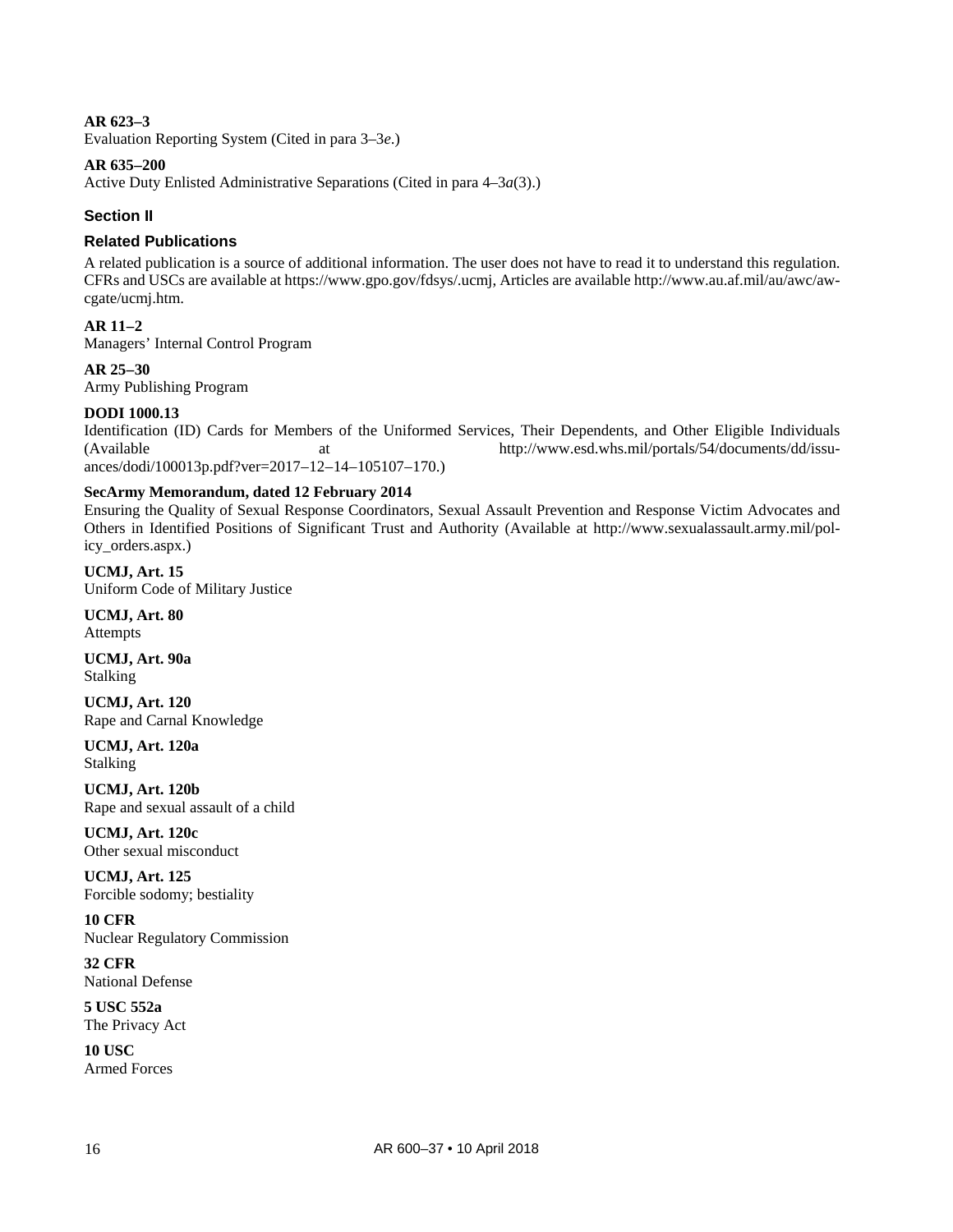**10 USC 552** The Privacy Act of 1974

**10 USC 1556** Ex parte communications prohibited

**32 USC** National Guard

## **Section III**

#### **Prescribed Forms**

**DA Form 4833** Commander's Report of Disciplinary or Administrative Action (Cited in [para 3–4](#page-7-3)*c*.)

## **Section IV**

## **Referenced Forms**

Unless otherwise indicated, DA forms are available on the Army Publishing Directorate (APD) website [\(http://armypubs.army.mil/\)](http://armypubs.army.mil/).

**DA Form 11–2** Internal Control Evaluation Certification

**DA Form 2028** Recommended Changes to Publications and Blank Forms

**DD Form 149** Application for Correction of Military Record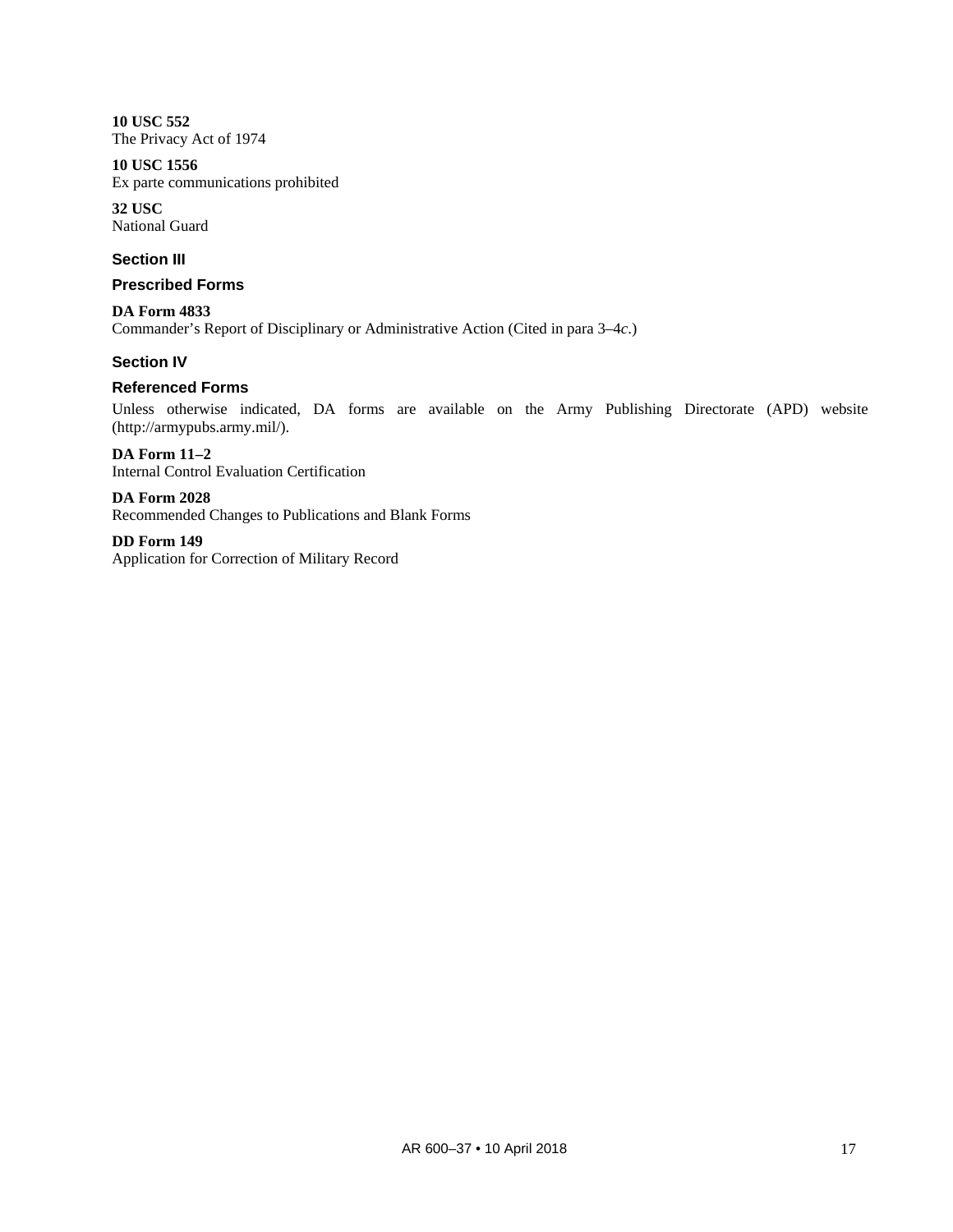## **Appendix B**

## <span id="page-21-0"></span>**Internal Control Evaluation**

## **B–1. Function**

<span id="page-21-1"></span>This function covered by this evaluation is the administration of the Manager's Internal Control Program.

## **B–2. Purpose**

The purpose of this evaluation is to assist commanders, security managers, and those involved with unfavorable information to accurately understand procedures outlined in this regulation. It is not intended to cover all controls.

## **B–3. Instructions**

These key internal controls must be formally evaluated at least once every 5 years or whenever the internal control administrator changes. Certification that this evaluation has been conducted must be accomplished on DA Form 11–2 (Internal Control Evaluation Certification). Evaluation test questions are outlined in [paragraph B–2,](#page-21-1) and are intended as a starting point for each applicable level of internal control evaluation. Answers must be based on the actual testing of key controls (for example, document, analysis, direct observation, sampling, simulation, or other). Answers that indicate deficiencies must be explained and corrective action indicated in supporting documentation.

## **B–4. Test questions**

*a.* Who determines if unfavorable information should be filed in the performance portion of the AMHRR once cases / actions are referred?

*b.* Unfavorable information will not be filed in the AMHRR unless what individual has been given an opportunity to review the documentation?

- *c.* When can anonymous communications be filed in a Soldier's AMHRR?
- *d.* The DASEB is a board within what and consists of officers of what rank?
- *e.* Who is the initial appeal authority for entering unfavorable information in the AMHRR?

## **B–5. Supersession**

This evaluation replaces the management control evaluation checklist previously published in AR 11–2, dated 1 August 1994.

#### **B–6. Comments**

Help to make this a better tool for evaluating internal controls. Submit comments to Deputy Chief of Staff, G–1 (DAPE–MPS), 300 Army Pentagon, Washington DC 20310–0300.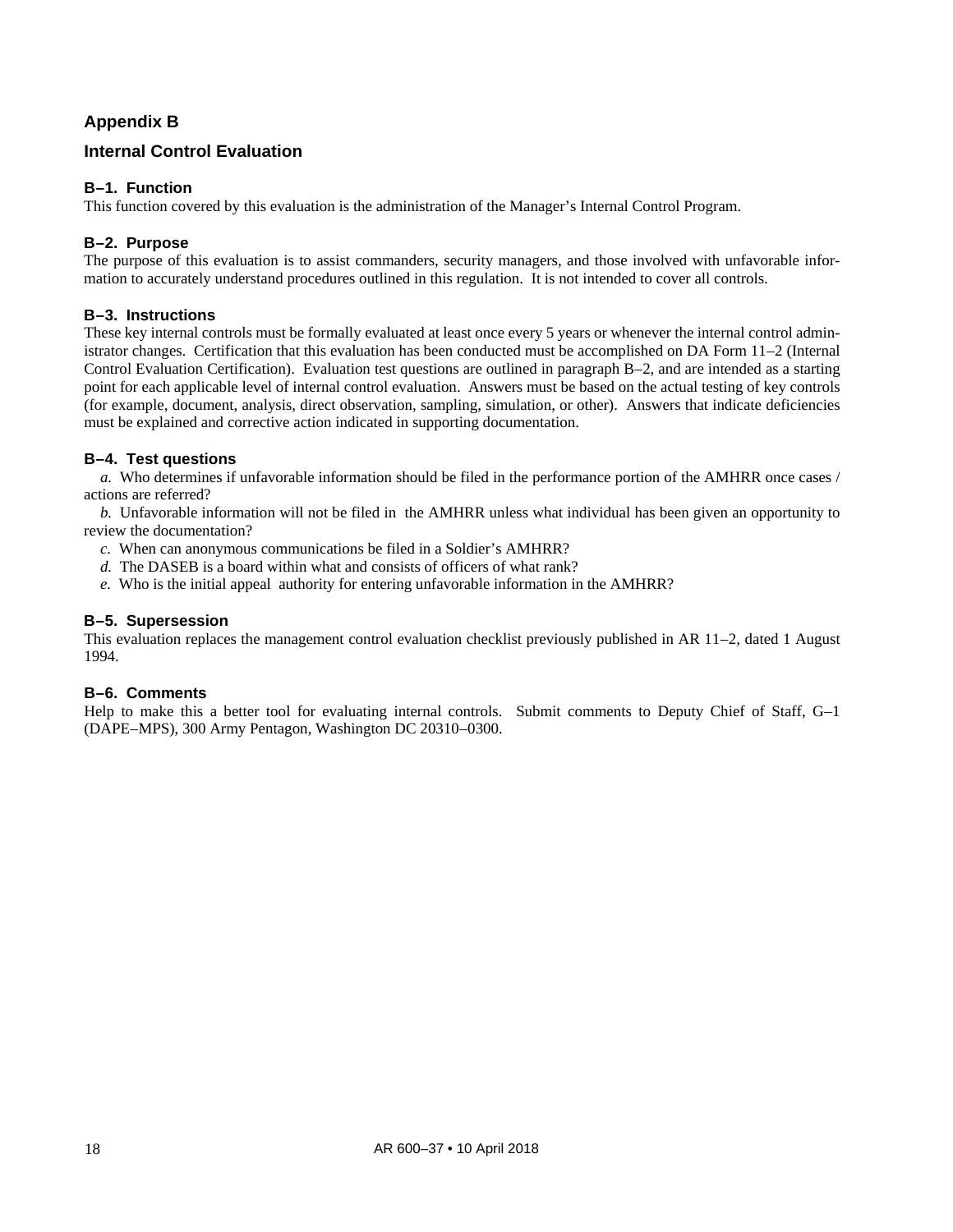## <span id="page-22-0"></span>**Glossary**

**Section I**

## **Abbreviations**

**ABCMR** Army Board for Correction of Military Records

**ACOM** Army command

**AMHRR** Army Military Human Resource Record

**ARBA** Army Review Boards Agency

**ASA (M&RA)**

Assistant Secretary of the Army (Manpower and Reserve Affairs)

## **ASCC** Army service component command

**ASCO** assignment consideration code

**CAF** Consolidated Adjudications Facility

#### **CID** Criminal Investigation Division

**DA** Department of the Army

**DASA (RB)** Deputy Assistant Secretary of the Army (Review Boards)

## **DASEB**

Department of the Army Suitability Evaluation Board

## **DCS**

Deputy Chief of Staff

**DOD** Department of Defense

**DRU** direct reporting unit

## **GO** general officer

#### **GOMOR**

General Officer Memorandum of Reprimand

## **HQDA**

Headquarters, Department of the Army

## **HRC**

U.S. Army Human Resources Command

## **IG**

inspector general

## **INSCOM**

U.S. Army Intelligence and Security Command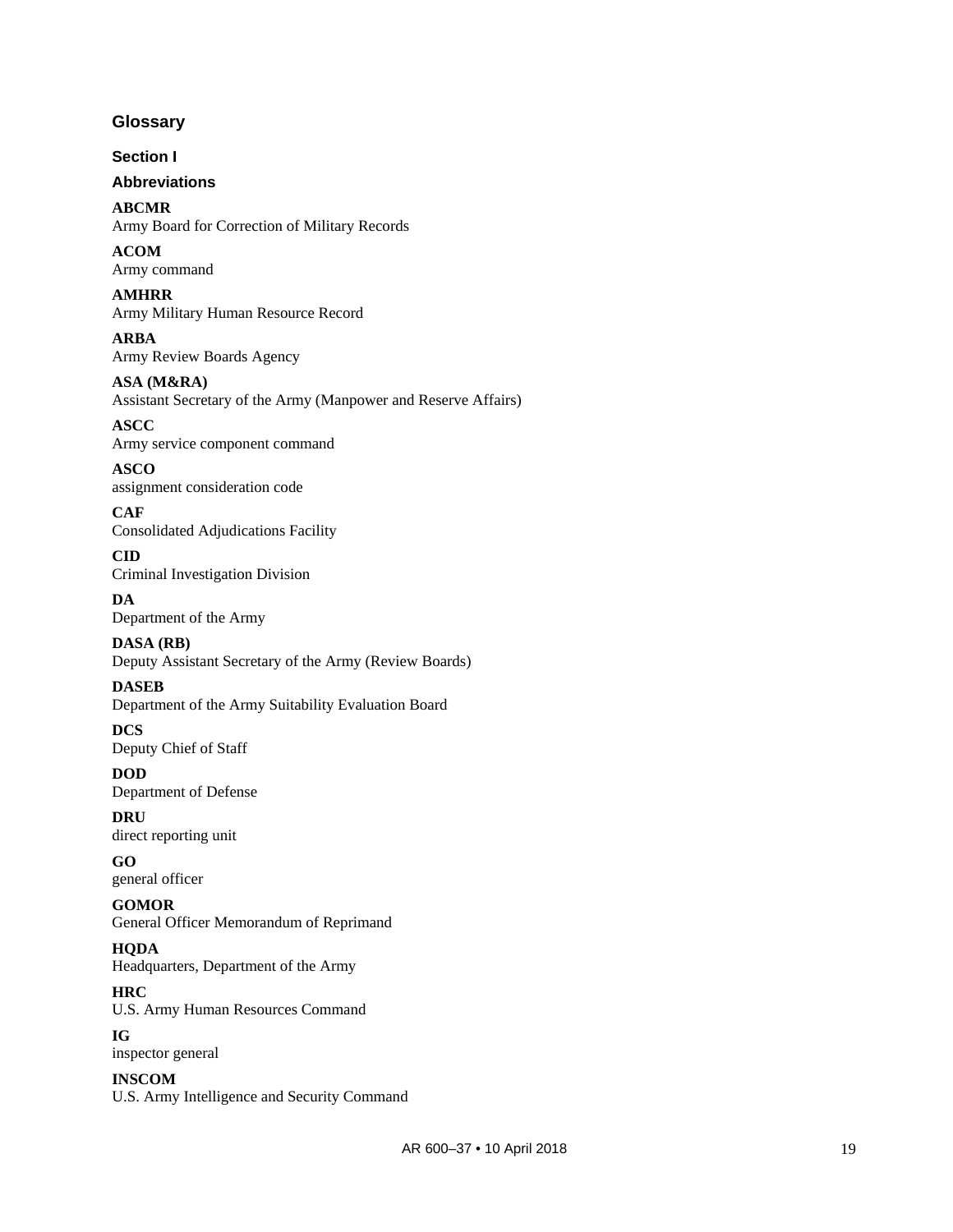## **NCO**

noncommissioned officer

## **OTJAG**

Office of the Judge Advocate General

## **PASS**

positions or appointments screened for suitability

## **POSTA**

positions of significant trust and authority

## **SecArmy**

Secretary of the Army

**TPU** Troop Program Unit

**UCMJ** Uniform Code of Military Justice

## **USACIDC**

U.S. Army Criminal Investigation Command

**USAR** U.S. Army Reserve

## **Section II**

#### **Terms**

## **Ancillary action**

Action attendant to or subsequent to criminal justice action.

## **Army Military Human Resource Record**

Reports, forms, and records (in documents or data banks) maintained by the Army pursuant to AR 600–8–104 for consideration when making personnel management decisions affecting the person concerned.

## **Clear and convincing evidence**

Evidence of the measure or degree of proof which will produce in the mind a firm belief or conviction as to the facts sought to be established. The requirement of clear and convincing evidence does not call for unanswerable or conclusive evidence. Whether the evidence is clear and convincing requires weighing, comparing, testing, and judging its worth when considered in connection with all the facts and circumstances in evidence.

#### **Counterintelligence and personnel security, law enforcement, and other investigative files**

Reports, dossiers, and case materials (in documents or data banks) that belong to intelligence, law enforcement, or other investigative agencies. (Examples: files of the U.S. Army Investigative Records Repository, the USACIDC Crime Records Center, those pertaining to investigations conducted by General Court-Martial Convening authorities, and IG files at all IG files at all echelons.)

#### **Crime records**

Criminal Investigation Command reports of investigation, military police reports, and other reports maintained by (or belonging to) USACIDC. (Example: Criminal Investigation Command and military policy reports kept at the USACIDC Crime Records Center.)

#### **Favorable personnel action**

Any personnel or career management decision that enhances a Soldier's status or position. Included are as follows:

- a. Promotions.
- b. Regular Army appointments.
- c. Selection for schooling.
- d. Entry or continuation on active duty.
- e. Awards, decorations, and commendations.
- f. Voluntary reassignment.
- g. Voluntary retirement.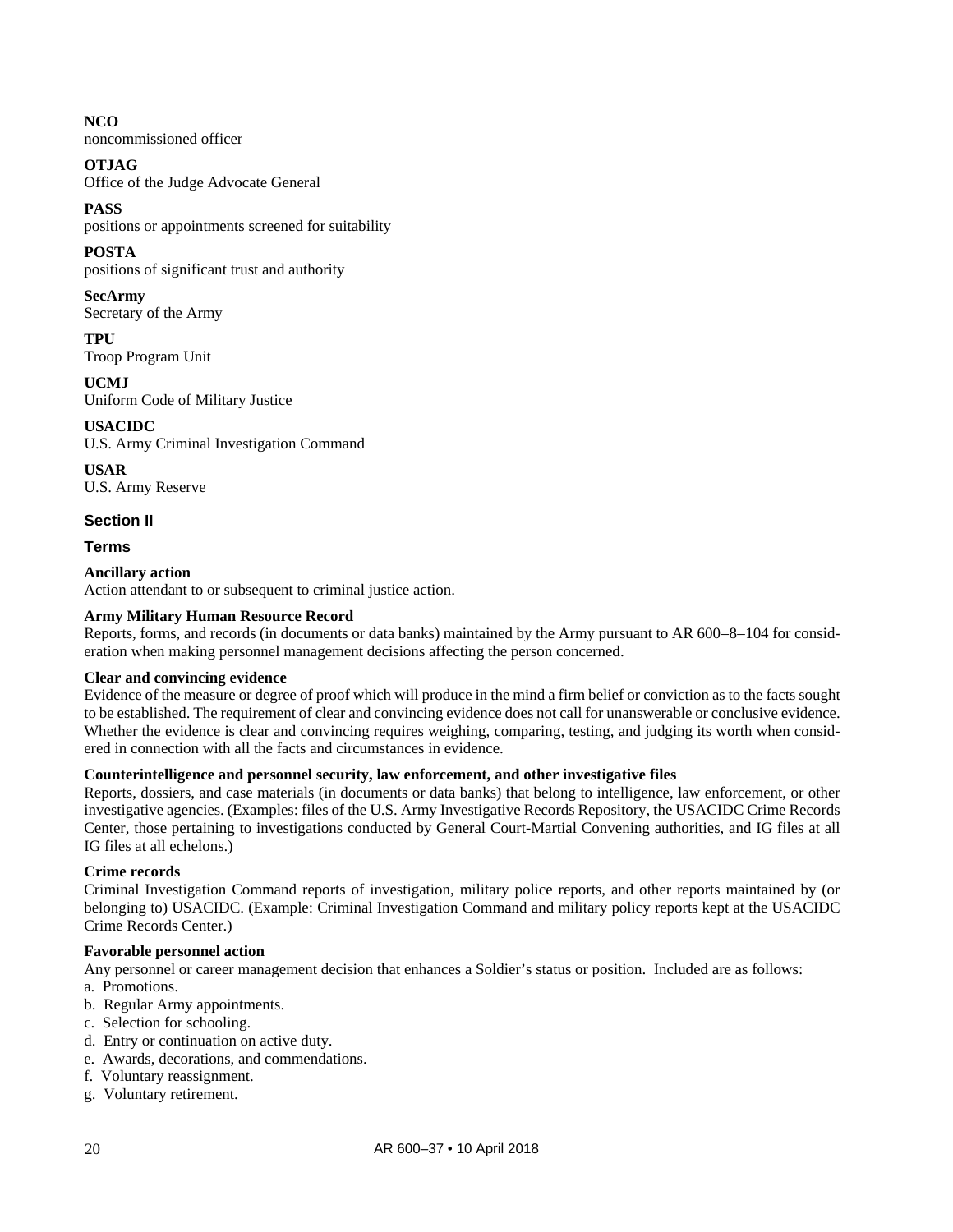h. Voluntary separation or release from active duty.

#### i. Reenlistment.

*Note*. Although the granting of a security clearance is a "favorable personnel action," it is not governed by this regulation.

#### **Major commands**

In addition to the designated ACOMs, separate Department of the Army agencies and activities, continental United States armies, the U.S. Army Recruiting Command, the U.S. Military Entrance Processing Command, and Army General and Special Staff agencies are considered major commands for the purpose of processing cases under this regulation.

#### **Non–sensitive position**

Any position so designated within the DOD, the occupant of which could not bring about, by virtue of the nature of the position, a materially adverse effect on the national security.

#### **Personally identifiable information**

Any information about an individual which can be used to distinguish or trace an individual's identity such as name, social security number, date, and place of birth, mother's maiden name, and biometric records.

#### **Preponderance of the evidence**

Evidence which is of greater weight or more convincing than the evidence offered in opposition to it; that is, evidence which as a whole shows that the fact sought to be proved is more probable than not. Preponderance of the evidence may not be determined by the number of witnesses, but by the greater weight of all evidence.

#### **Punitive administrative action**

Any adverse administrative action initiated as a result of identified sex-related offenses including, but not limited to, memorandums of reprimand, admonishment, or censure from all levels of command.

#### **Recipient**

A Soldier who has had unfavorable information referred to them for refusal, explanation, or comment; who has received a memorandum of reprimand, admonition, or censure in accordance with this regulation; or who has otherwise been the subject of an adverse action, the resolution of which may implicate the provisions of this regulation.

#### **Sensitive position**

Any position so designated within the DOD, the occupant of which could bring about, by virtue of the nature of the position, a materially adverse effect on the national security.

#### **Substantial evidence**

Evidence which is sufficient for a reasonable, prudent fact finder to accept as adequate to support a conclusion. It is more than a mere scintilla of evidence but less that a preponderance of evidence.

#### **Suitability**

All vetting functions to include fitness, common access card credentialing functions, the Personnel Reliability Program, information technology vetting of privileged users, health care personnel, Army Civilian police and security guards, continued reliability of positions having duties and responsibilities associated with law enforcement and security, unescorted access to arms, ammunition, and explosives and other access to credentials.

#### **Unfavorable information**

Any credible derogatory information that may reflect on a Soldier's character, integrity, trustworthiness, or reliability and includes letters of reprimand and UCMJ, Art. 15.

#### **Unresolvable cases**

Cases where, because of unusual circumstances or complexities, unfavorable information of a serious nature concerning members or former members of a command cannot properly be acted upon in accordance with the commander's authority.

#### **Section III**

#### **Special Abbreviations and Terms**

This section contains no entries.